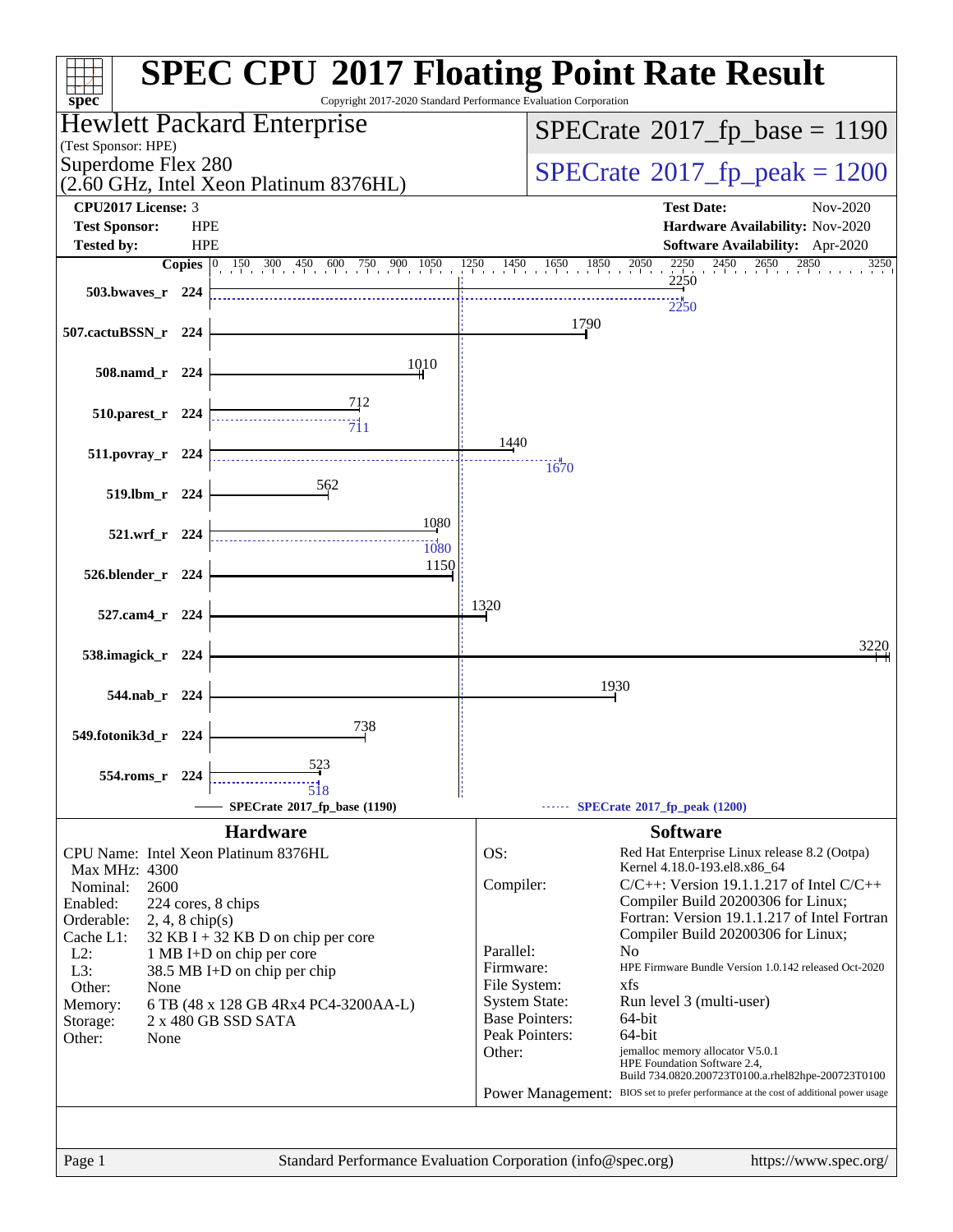#### **[SPEC CPU](http://www.spec.org/auto/cpu2017/Docs/result-fields.html#SPECCPU2017FloatingPointRateResult)[2017 Floating Point Rate Result](http://www.spec.org/auto/cpu2017/Docs/result-fields.html#SPECCPU2017FloatingPointRateResult)** Copyright 2017-2020 Standard Performance Evaluation Corporation Hewlett Packard Enterprise  $SPECTate@2017_fp\_base = 1190$

(Test Sponsor: HPE)

**[spec](http://www.spec.org/)**

(2.60 GHz, Intel Xeon Platinum 8376HL)

Superdome Flex 280<br>(2.60 GHz, Intel Xeon Platinum 8376HI)  $SPECrate@2017_fp\_peak = 1200$  $SPECrate@2017_fp\_peak = 1200$ 

**[CPU2017 License:](http://www.spec.org/auto/cpu2017/Docs/result-fields.html#CPU2017License)** 3 **[Test Date:](http://www.spec.org/auto/cpu2017/Docs/result-fields.html#TestDate)** Nov-2020 **[Test Sponsor:](http://www.spec.org/auto/cpu2017/Docs/result-fields.html#TestSponsor)** HPE **[Hardware Availability:](http://www.spec.org/auto/cpu2017/Docs/result-fields.html#HardwareAvailability)** Nov-2020 **[Tested by:](http://www.spec.org/auto/cpu2017/Docs/result-fields.html#Testedby)** HPE **[Software Availability:](http://www.spec.org/auto/cpu2017/Docs/result-fields.html#SoftwareAvailability)** Apr-2020

### **[Results Table](http://www.spec.org/auto/cpu2017/Docs/result-fields.html#ResultsTable)**

|                  |                                            |                |       | <b>Base</b>    |       |                | <b>Peak</b> |               |                |              |                |              |                |              |  |
|------------------|--------------------------------------------|----------------|-------|----------------|-------|----------------|-------------|---------------|----------------|--------------|----------------|--------------|----------------|--------------|--|
| <b>Benchmark</b> | <b>Copies</b>                              | <b>Seconds</b> | Ratio | <b>Seconds</b> | Ratio | <b>Seconds</b> | Ratio       | <b>Copies</b> | <b>Seconds</b> | <b>Ratio</b> | <b>Seconds</b> | <b>Ratio</b> | <b>Seconds</b> | <b>Ratio</b> |  |
| 503.bwayes_r     | 224                                        | 996            | 2250  | 998            | 2250  | 997            | 2250        | 224           | 998            | 2250         | 997            | 2250         | 1002           | 2240         |  |
| 507.cactuBSSN r  | 224                                        | 159            | 1790  | 158            | 1790  | 158            | 1790        | 224           | 159            | 1790         | 158            | 1790         | 158            | 1790         |  |
| $508$ .namd $r$  | 224                                        | 210            | 1010  | 213            | 999   | 210            | 1010        | 224           | 210            | <b>1010</b>  | 213            | 999          | 210            | 1010         |  |
| 510.parest_r     | 224                                        | 823            | 712   | 823            | 712   | 823            | 712         | 224           | 824            | 712          | 824            | 711          | 824            | 711          |  |
| 511.povray_r     | 224                                        | 362            | 1450  | 362            | 1440  | 363            | 1440        | 224           | 313            | 1670         | 314            | 1660         | 314            | 1670         |  |
| 519.1bm r        | 224                                        | 420            | 562   | 420            | 562   | 421            | 561         | 224           | 420            | 562          | 420            | 562          | 421            | 561          |  |
| $521$ .wrf r     | 224                                        | 464            | 1080  | 465            | 1080  | 465            | 1080        | 224           | 463            | 1080         | 463            | 1080         | 463            | 1080         |  |
| 526.blender r    | 224                                        | 295            | 1160  | 295            | 1150  | 295            | 1150        | 224           | 295            | 1160         | 295            | 1150         | 295            | 1150         |  |
| 527.cam4 r       | 224                                        | 298            | 1320  | 297            | 1320  | 298            | 1310        | 224           | 298            | 1320         | 297            | 1320         | 298            | 1310         |  |
| 538.imagick_r    | 224                                        | 176            | 3170  | 172            | 3230  | 173            | 3220        | 224           | 176            | 3170         | 172            | 3230         | 173            | 3220         |  |
| $544$ .nab r     | 224                                        | 195            | 1930  | 196            | 1930  | 195            | 1930        | 224           | 195            | 1930         | 196            | 1930         | 195            | 1930         |  |
| 549.fotonik3d r  | 224                                        | 1183           | 738   | 1183           | 738   | 1182           | 739         | 224           | 1183           | 738          | 1183           | 738          | 1182           | 739          |  |
| $554$ .roms r    | 224                                        | 685            | 519   | 680            | 523   | 675            | 528         | 224           | 687            | 518          | 687            | 518          | 690            | 516          |  |
|                  | $SPECrate^{\otimes}2017$ fp base =<br>1190 |                |       |                |       |                |             |               |                |              |                |              |                |              |  |

**[SPECrate](http://www.spec.org/auto/cpu2017/Docs/result-fields.html#SPECrate2017fppeak)[2017\\_fp\\_peak =](http://www.spec.org/auto/cpu2017/Docs/result-fields.html#SPECrate2017fppeak) 1200**

Results appear in the [order in which they were run](http://www.spec.org/auto/cpu2017/Docs/result-fields.html#RunOrder). Bold underlined text [indicates a median measurement](http://www.spec.org/auto/cpu2017/Docs/result-fields.html#Median).

## **[Compiler Notes](http://www.spec.org/auto/cpu2017/Docs/result-fields.html#CompilerNotes)**

The inconsistent Compiler version information under Compiler Version section is due to a discrepancy in Intel Compiler. The correct version of C/C++ compiler is: Version 19.1.1.217 Build 20200306 Compiler for Linux The correct version of Fortran compiler is: Version 19.1.1.217 Build 20200306 Compiler for Linux

## **[Submit Notes](http://www.spec.org/auto/cpu2017/Docs/result-fields.html#SubmitNotes)**

 The numactl mechanism was used to bind copies to processors. The config file option 'submit' was used to generate numactl commands to bind each copy to a specific processor. For details, please see the config file.

# **[Operating System Notes](http://www.spec.org/auto/cpu2017/Docs/result-fields.html#OperatingSystemNotes)**

 Stack size set to unlimited using "ulimit -s unlimited" Transparent Huge Pages enabled by default Prior to runcpu invocation Filesystem page cache synced and cleared with: sync; echo 3> /proc/sys/vm/drop\_caches runcpu command invoked through numactl i.e.: numactl --interleave=all runcpu <etc> Tuned-adm profile was set to Throughput-Performance using "tuned-adm profile throughput-performance"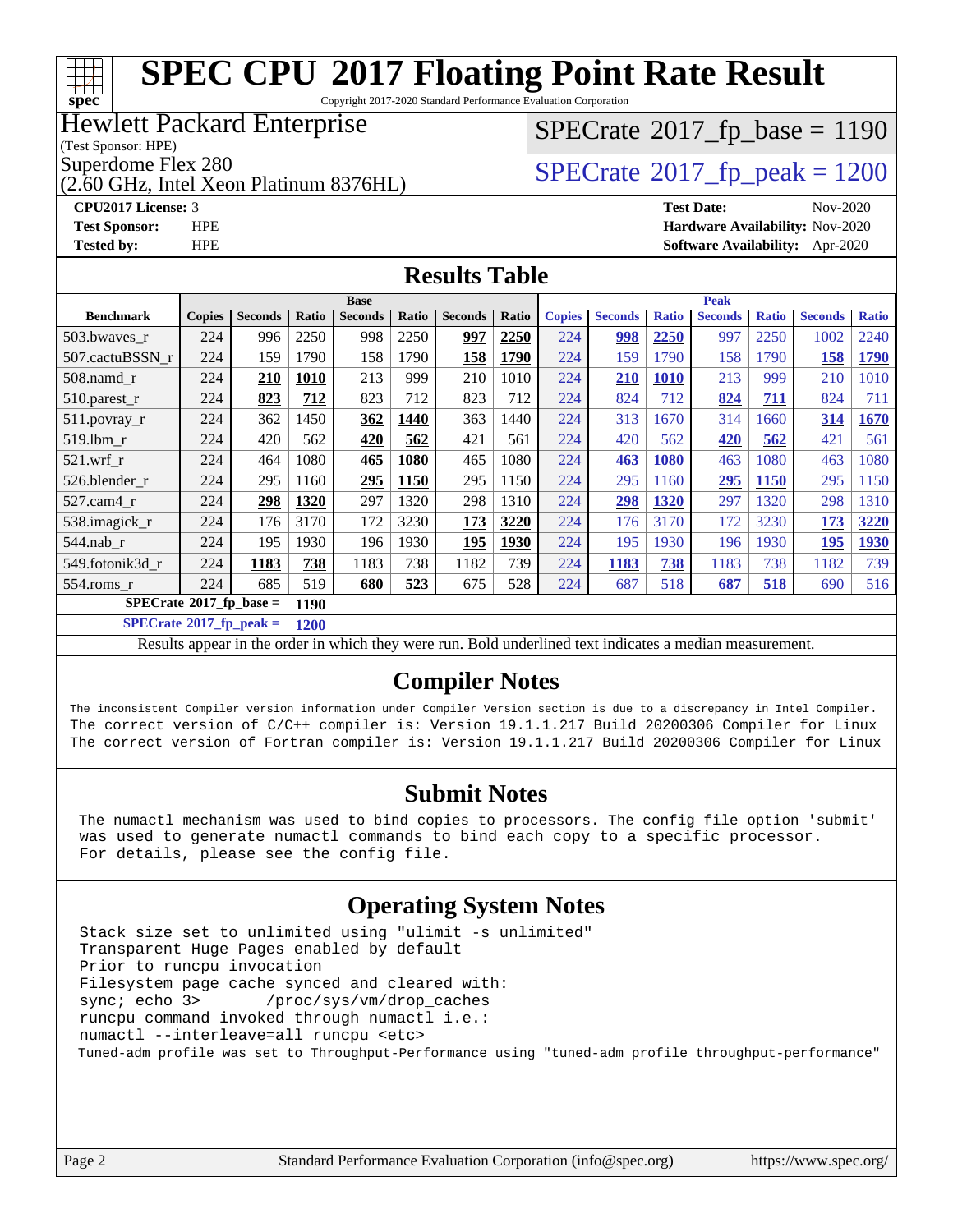# **[spec](http://www.spec.org/)**

# **[SPEC CPU](http://www.spec.org/auto/cpu2017/Docs/result-fields.html#SPECCPU2017FloatingPointRateResult)[2017 Floating Point Rate Result](http://www.spec.org/auto/cpu2017/Docs/result-fields.html#SPECCPU2017FloatingPointRateResult)**

Copyright 2017-2020 Standard Performance Evaluation Corporation

# Hewlett Packard Enterprise

[SPECrate](http://www.spec.org/auto/cpu2017/Docs/result-fields.html#SPECrate2017fpbase)<sup>®</sup>2017 fp base = 1190

(Test Sponsor: HPE)

(2.60 GHz, Intel Xeon Platinum 8376HL)

Superdome Flex 280<br>  $S$ PECrate<sup>®</sup>2017 fp\_peak = 1200

**[CPU2017 License:](http://www.spec.org/auto/cpu2017/Docs/result-fields.html#CPU2017License)** 3 **[Test Date:](http://www.spec.org/auto/cpu2017/Docs/result-fields.html#TestDate)** Nov-2020 **[Test Sponsor:](http://www.spec.org/auto/cpu2017/Docs/result-fields.html#TestSponsor)** HPE **[Hardware Availability:](http://www.spec.org/auto/cpu2017/Docs/result-fields.html#HardwareAvailability)** Nov-2020 **[Tested by:](http://www.spec.org/auto/cpu2017/Docs/result-fields.html#Testedby)** HPE **[Software Availability:](http://www.spec.org/auto/cpu2017/Docs/result-fields.html#SoftwareAvailability)** Apr-2020

## **[Environment Variables Notes](http://www.spec.org/auto/cpu2017/Docs/result-fields.html#EnvironmentVariablesNotes)**

Environment variables set by runcpu before the start of the run: LD\_LIBRARY\_PATH = "/home/cpu2017/lib/intel64:/home/cpu2017/je5.0.1-64" MALLOC\_CONF = "retain:true"

## **[General Notes](http://www.spec.org/auto/cpu2017/Docs/result-fields.html#GeneralNotes)**

 Binaries compiled on a system with 1x Intel Core i9-7980XE CPU + 64GB RAM memory using Redhat Enterprise Linux 8.0 NA: The test sponsor attests, as of date of publication, that CVE-2017-5754 (Meltdown) is mitigated in the system as tested and documented. Yes: The test sponsor attests, as of date of publication, that CVE-2017-5753 (Spectre variant 1) is mitigated in the system as tested and documented. Yes: The test sponsor attests, as of date of publication, that CVE-2017-5715 (Spectre variant 2) is mitigated in the system as tested and documented. jemalloc, a general purpose malloc implementation built with the RedHat Enterprise 7.5, and the system compiler gcc 4.8.5 sources available from jemalloc.net or<https://github.com/jemalloc/jemalloc/releases>

# **[Platform Notes](http://www.spec.org/auto/cpu2017/Docs/result-fields.html#PlatformNotes)**

 BIOS Configuration: Workload Profile set to HPC Intel Hyper-Threading set to Disabled Workload Profile set to Custom Minimum Processor Idle Power Core C-State set to C6 State Sub-NUMA Clustering set to Enabled Sysinfo program /home/cpu2017/bin/sysinfo Rev: r6365 of 2019-08-21 295195f888a3d7edb1e6e46a485a0011 running on ch-622.fchst.rdlabs.hpecorp.net Tue Nov 3 05:59:14 2020 SUT (System Under Test) info as seen by some common utilities. For more information on this section, see <https://www.spec.org/cpu2017/Docs/config.html#sysinfo> From /proc/cpuinfo model name : Intel(R) Xeon(R) Platinum 8376HL CPU @ 2.60GHz 8 "physical id"s (chips) 224 "processors" cores, siblings (Caution: counting these is hw and system dependent. The following excerpts from /proc/cpuinfo might not be reliable. Use with caution.) cpu cores : 28 siblings : 28 physical 0: cores 0 1 2 3 4 5 6 8 9 10 11 12 13 14 16 17 18 19 20 21 22 24 25 26 27 28 29 30

| Page 3 | Standard Performance Evaluation Corporation (info@spec.org) | https://www.spec.org/ |
|--------|-------------------------------------------------------------|-----------------------|
|        |                                                             |                       |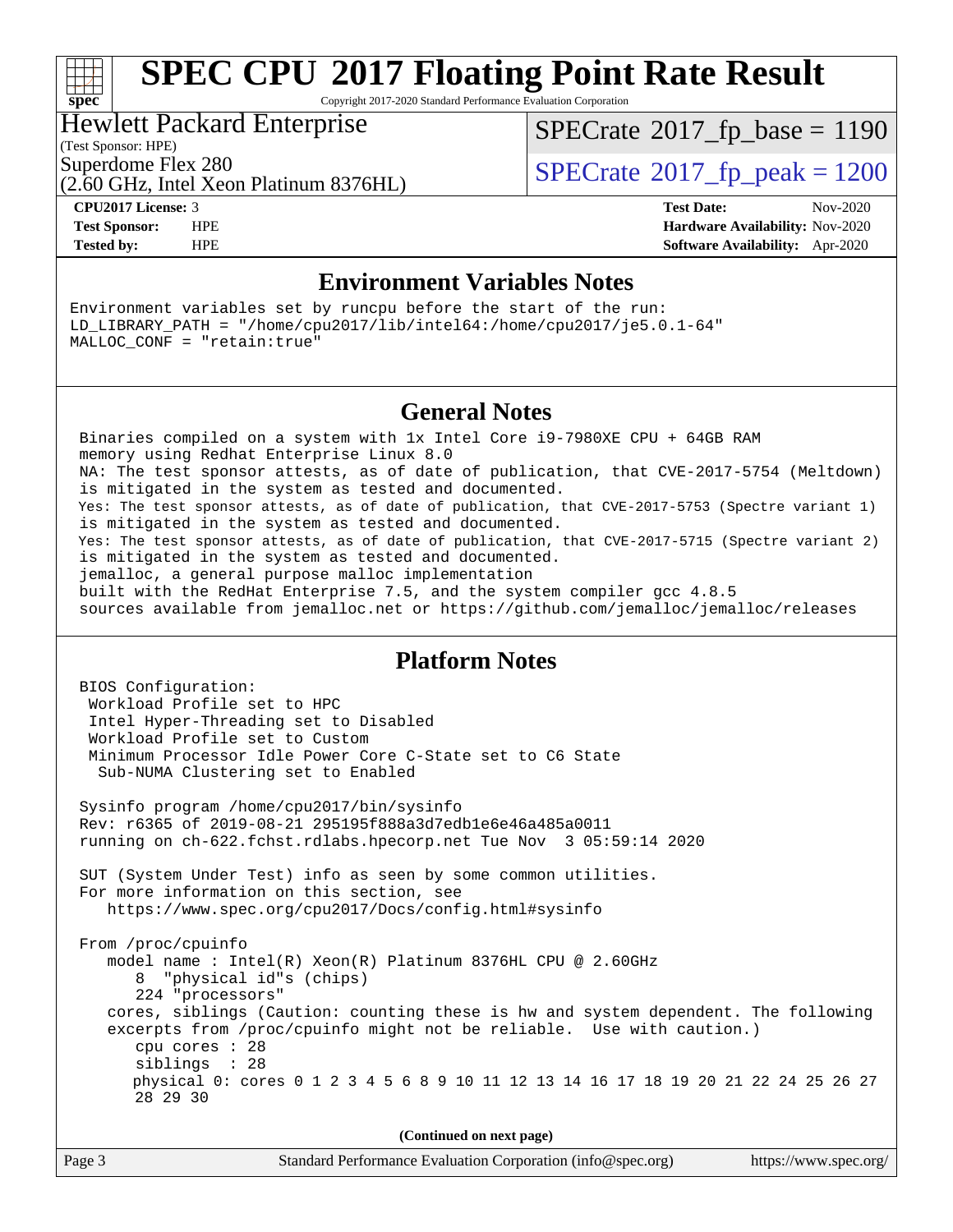| <b>Hewlett Packard Enterprise</b><br>$SPECrate^{\circ}2017$ fp base = 1190<br>(Test Sponsor: HPE)<br>Superdome Flex 280<br>$SPECTate^{\circ}2017$ _fp_peak = 1200<br>(2.60 GHz, Intel Xeon Platinum 8376HL)<br>CPU2017 License: 3<br><b>Test Date:</b><br>Nov-2020<br><b>Test Sponsor:</b><br><b>HPE</b><br>Hardware Availability: Nov-2020<br><b>Tested by:</b><br><b>HPE</b><br>Software Availability: Apr-2020<br><b>Platform Notes (Continued)</b><br>physical 1: cores 0 1 2 3 4 5 6 8 9 10 11 12 13 14 16 17 18 19 20 21 22 24 25 26 27<br>28 29 30<br>physical 2: cores 0 1 2 3 4 5 6 8 9 10 11 12 13 14 16 17 18 19 20 21 22 24 25 26 27<br>28 29 30<br>physical 3: cores 0 1 2 3 4 5 6 8 9 10 11 12 13 14 16 17 18 19 20 21 22 24 25 26 27<br>28 29 30<br>physical 4: cores 0 1 2 3 4 5 6 8 9 10 11 12 13 14 16 17 18 19 20 21 22 24 25 26 27<br>28 29 30<br>physical 5: cores 0 1 2 3 4 5 6 8 9 10 11 12 13 14 16 17 18 19 20 21 22 24 25 26 27<br>28 29 30<br>physical 6: cores 0 1 2 3 4 5 6 8 9 10 11 12 13 14 16 17 18 19 20 21 22 24 25 26 27<br>28 29 30<br>physical 7: cores 0 1 2 3 4 5 6 8 9 10 11 12 13 14 16 17 18 19 20 21 22 24 25 26 27<br>28 29 30<br>From 1scpu:<br>Architecture:<br>x86_64<br>$32$ -bit, $64$ -bit<br>$CPU$ op-mode( $s$ ):<br>Byte Order:<br>Little Endian<br>CPU(s):<br>224<br>On-line CPU(s) list: $0-223$<br>Thread(s) per core:<br>$\mathbf{1}$<br>28<br>$Core(s)$ per socket:<br>8<br>Socket(s):<br>NUMA $node(s)$ :<br>16<br>Vendor ID:<br>GenuineIntel<br>CPU family:<br>6<br>Model:<br>85<br>Model name:<br>Intel(R) Xeon(R) Platinum 8376HL CPU @ 2.60GHz<br>Stepping:<br>11<br>3884.734<br>CPU MHz:<br>CPU max MHz:<br>4300.0000<br>CPU min MHz:<br>1000.0000<br>BogoMIPS:<br>5199.97<br>Virtualization:<br>$VT - x$<br>L1d cache:<br>32K<br>Lli cache:<br>32K<br>L2 cache:<br>1024K<br>L3 cache:<br>39424K<br>NUMA node0 CPU(s):<br>$0-3, 7-9, 14-17, 21-23$<br>NUMA nodel CPU(s):<br>$4-6$ , $10-13$ , $18-20$ , $24-27$<br>$28 - 31, 35 - 37, 42 - 45, 49 - 51$<br>NUMA node2 CPU(s):<br>$32 - 34, 38 - 41, 46 - 48, 52 - 55$<br>NUMA $node3$ CPU $(s)$ :<br>$56 - 59, 63 - 65, 70 - 73, 77 - 79$<br>NUMA node4 CPU(s):<br>NUMA node5 CPU(s):<br>$60 - 62, 66 - 69, 74 - 76, 80 - 83$<br>84-87, 91-93, 98-101, 105-107<br>NUMA node6 CPU(s):<br>88-90, 94-97, 102-104, 108-111<br>NUMA node7 CPU(s): | $spec^*$ |  | <b>SPEC CPU®2017 Floating Point Rate Result</b> |  |  | Copyright 2017-2020 Standard Performance Evaluation Corporation |  |  |  |  |  |  |  |  |
|---------------------------------------------------------------------------------------------------------------------------------------------------------------------------------------------------------------------------------------------------------------------------------------------------------------------------------------------------------------------------------------------------------------------------------------------------------------------------------------------------------------------------------------------------------------------------------------------------------------------------------------------------------------------------------------------------------------------------------------------------------------------------------------------------------------------------------------------------------------------------------------------------------------------------------------------------------------------------------------------------------------------------------------------------------------------------------------------------------------------------------------------------------------------------------------------------------------------------------------------------------------------------------------------------------------------------------------------------------------------------------------------------------------------------------------------------------------------------------------------------------------------------------------------------------------------------------------------------------------------------------------------------------------------------------------------------------------------------------------------------------------------------------------------------------------------------------------------------------------------------------------------------------------------------------------------------------------------------------------------------------------------------------------------------------------------------------------------------------------------------------------------------------------------------------------------------------------------------------------------------------------------------------------------------------------------------------------------------------------|----------|--|-------------------------------------------------|--|--|-----------------------------------------------------------------|--|--|--|--|--|--|--|--|
|                                                                                                                                                                                                                                                                                                                                                                                                                                                                                                                                                                                                                                                                                                                                                                                                                                                                                                                                                                                                                                                                                                                                                                                                                                                                                                                                                                                                                                                                                                                                                                                                                                                                                                                                                                                                                                                                                                                                                                                                                                                                                                                                                                                                                                                                                                                                                               |          |  |                                                 |  |  |                                                                 |  |  |  |  |  |  |  |  |
|                                                                                                                                                                                                                                                                                                                                                                                                                                                                                                                                                                                                                                                                                                                                                                                                                                                                                                                                                                                                                                                                                                                                                                                                                                                                                                                                                                                                                                                                                                                                                                                                                                                                                                                                                                                                                                                                                                                                                                                                                                                                                                                                                                                                                                                                                                                                                               |          |  |                                                 |  |  |                                                                 |  |  |  |  |  |  |  |  |
|                                                                                                                                                                                                                                                                                                                                                                                                                                                                                                                                                                                                                                                                                                                                                                                                                                                                                                                                                                                                                                                                                                                                                                                                                                                                                                                                                                                                                                                                                                                                                                                                                                                                                                                                                                                                                                                                                                                                                                                                                                                                                                                                                                                                                                                                                                                                                               |          |  |                                                 |  |  |                                                                 |  |  |  |  |  |  |  |  |
|                                                                                                                                                                                                                                                                                                                                                                                                                                                                                                                                                                                                                                                                                                                                                                                                                                                                                                                                                                                                                                                                                                                                                                                                                                                                                                                                                                                                                                                                                                                                                                                                                                                                                                                                                                                                                                                                                                                                                                                                                                                                                                                                                                                                                                                                                                                                                               |          |  |                                                 |  |  |                                                                 |  |  |  |  |  |  |  |  |
|                                                                                                                                                                                                                                                                                                                                                                                                                                                                                                                                                                                                                                                                                                                                                                                                                                                                                                                                                                                                                                                                                                                                                                                                                                                                                                                                                                                                                                                                                                                                                                                                                                                                                                                                                                                                                                                                                                                                                                                                                                                                                                                                                                                                                                                                                                                                                               |          |  |                                                 |  |  |                                                                 |  |  |  |  |  |  |  |  |
|                                                                                                                                                                                                                                                                                                                                                                                                                                                                                                                                                                                                                                                                                                                                                                                                                                                                                                                                                                                                                                                                                                                                                                                                                                                                                                                                                                                                                                                                                                                                                                                                                                                                                                                                                                                                                                                                                                                                                                                                                                                                                                                                                                                                                                                                                                                                                               |          |  |                                                 |  |  |                                                                 |  |  |  |  |  |  |  |  |
|                                                                                                                                                                                                                                                                                                                                                                                                                                                                                                                                                                                                                                                                                                                                                                                                                                                                                                                                                                                                                                                                                                                                                                                                                                                                                                                                                                                                                                                                                                                                                                                                                                                                                                                                                                                                                                                                                                                                                                                                                                                                                                                                                                                                                                                                                                                                                               |          |  |                                                 |  |  |                                                                 |  |  |  |  |  |  |  |  |
|                                                                                                                                                                                                                                                                                                                                                                                                                                                                                                                                                                                                                                                                                                                                                                                                                                                                                                                                                                                                                                                                                                                                                                                                                                                                                                                                                                                                                                                                                                                                                                                                                                                                                                                                                                                                                                                                                                                                                                                                                                                                                                                                                                                                                                                                                                                                                               |          |  |                                                 |  |  |                                                                 |  |  |  |  |  |  |  |  |
|                                                                                                                                                                                                                                                                                                                                                                                                                                                                                                                                                                                                                                                                                                                                                                                                                                                                                                                                                                                                                                                                                                                                                                                                                                                                                                                                                                                                                                                                                                                                                                                                                                                                                                                                                                                                                                                                                                                                                                                                                                                                                                                                                                                                                                                                                                                                                               |          |  |                                                 |  |  |                                                                 |  |  |  |  |  |  |  |  |
|                                                                                                                                                                                                                                                                                                                                                                                                                                                                                                                                                                                                                                                                                                                                                                                                                                                                                                                                                                                                                                                                                                                                                                                                                                                                                                                                                                                                                                                                                                                                                                                                                                                                                                                                                                                                                                                                                                                                                                                                                                                                                                                                                                                                                                                                                                                                                               |          |  |                                                 |  |  |                                                                 |  |  |  |  |  |  |  |  |
|                                                                                                                                                                                                                                                                                                                                                                                                                                                                                                                                                                                                                                                                                                                                                                                                                                                                                                                                                                                                                                                                                                                                                                                                                                                                                                                                                                                                                                                                                                                                                                                                                                                                                                                                                                                                                                                                                                                                                                                                                                                                                                                                                                                                                                                                                                                                                               |          |  |                                                 |  |  |                                                                 |  |  |  |  |  |  |  |  |
|                                                                                                                                                                                                                                                                                                                                                                                                                                                                                                                                                                                                                                                                                                                                                                                                                                                                                                                                                                                                                                                                                                                                                                                                                                                                                                                                                                                                                                                                                                                                                                                                                                                                                                                                                                                                                                                                                                                                                                                                                                                                                                                                                                                                                                                                                                                                                               |          |  |                                                 |  |  |                                                                 |  |  |  |  |  |  |  |  |
|                                                                                                                                                                                                                                                                                                                                                                                                                                                                                                                                                                                                                                                                                                                                                                                                                                                                                                                                                                                                                                                                                                                                                                                                                                                                                                                                                                                                                                                                                                                                                                                                                                                                                                                                                                                                                                                                                                                                                                                                                                                                                                                                                                                                                                                                                                                                                               |          |  |                                                 |  |  |                                                                 |  |  |  |  |  |  |  |  |

**(Continued on next page)**

Page 4 Standard Performance Evaluation Corporation [\(info@spec.org\)](mailto:info@spec.org) <https://www.spec.org/>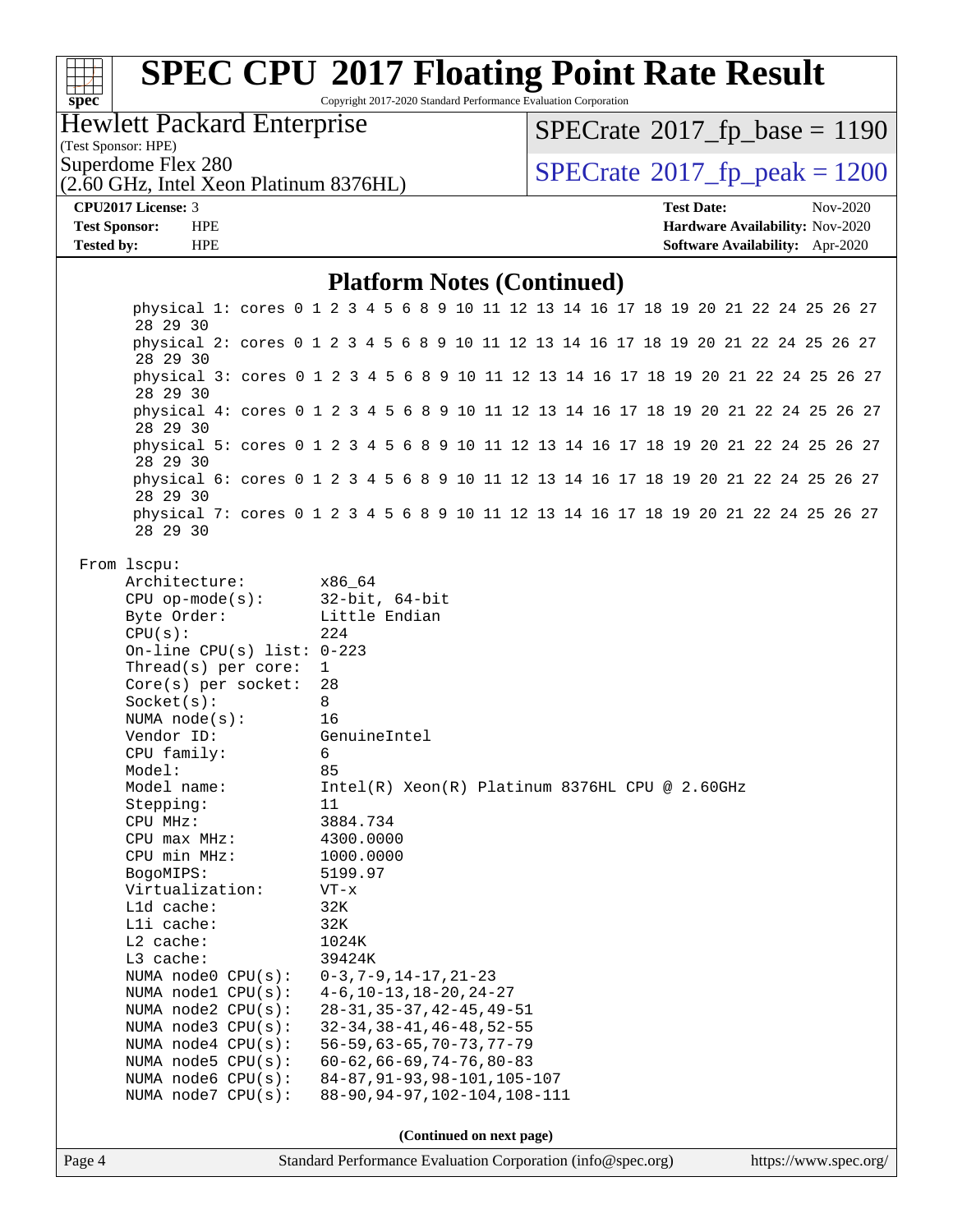

 node 1 cpus: 4 5 6 10 11 12 13 18 19 20 24 25 26 27 node 1 size: 387068 MB node 1 free: 386924 MB node 2 cpus: 28 29 30 31 35 36 37 42 43 44 45 49 50 51 node 2 size: 387068 MB node 2 free: 386932 MB node 3 cpus: 32 33 34 38 39 40 41 46 47 48 52 53 54 55 node 3 size: 387068 MB node 3 free: 386853 MB node 4 cpus: 56 57 58 59 63 64 65 70 71 72 73 77 78 79 node 4 size: 387040 MB node 4 free: 386884 MB node 5 cpus: 60 61 62 66 67 68 69 74 75 76 80 81 82 83 node 5 size: 387068 MB node 5 free: 386855 MB node 6 cpus: 84 85 86 87 91 92 93 98 99 100 101 105 106 107 node 6 size: 387068 MB

**(Continued on next page)**

Page 5 Standard Performance Evaluation Corporation [\(info@spec.org\)](mailto:info@spec.org) <https://www.spec.org/>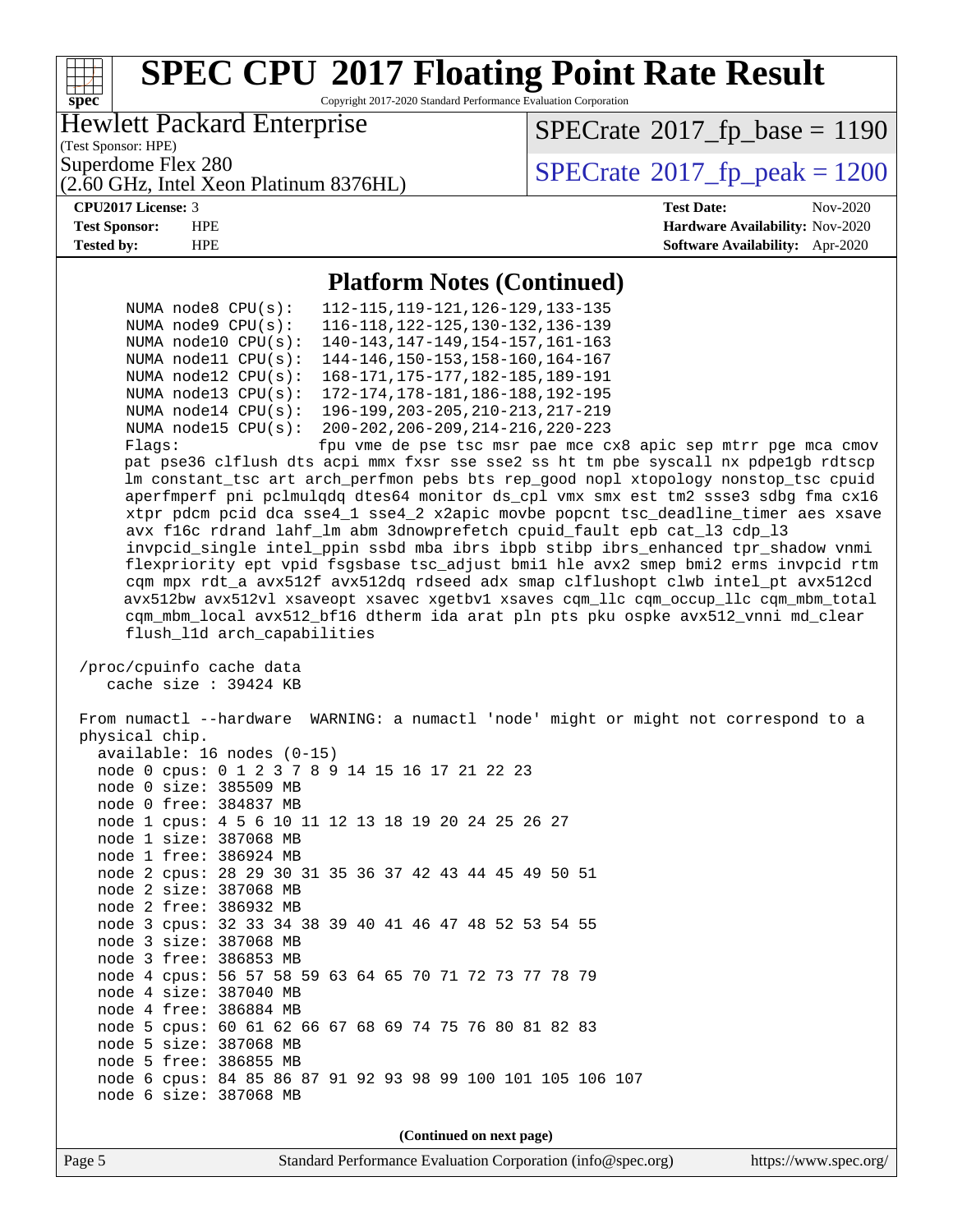

Copyright 2017-2020 Standard Performance Evaluation Corporation

# Hewlett Packard Enterprise

(Test Sponsor: HPE)

 $SPECrate@2017_fp\_base = 1190$  $SPECrate@2017_fp\_base = 1190$ 

(2.60 GHz, Intel Xeon Platinum 8376HL)

Superdome Flex 280<br>  $\overline{O}$  60 GHz, Intel Xeon Platinum 8376HI)<br>  $\overline{O}$  [SPECrate](http://www.spec.org/auto/cpu2017/Docs/result-fields.html#SPECrate2017fppeak)®[2017\\_fp\\_peak = 1](http://www.spec.org/auto/cpu2017/Docs/result-fields.html#SPECrate2017fppeak)200

**[CPU2017 License:](http://www.spec.org/auto/cpu2017/Docs/result-fields.html#CPU2017License)** 3 **[Test Date:](http://www.spec.org/auto/cpu2017/Docs/result-fields.html#TestDate)** Nov-2020 **[Test Sponsor:](http://www.spec.org/auto/cpu2017/Docs/result-fields.html#TestSponsor)** HPE **[Hardware Availability:](http://www.spec.org/auto/cpu2017/Docs/result-fields.html#HardwareAvailability)** Nov-2020 **[Tested by:](http://www.spec.org/auto/cpu2017/Docs/result-fields.html#Testedby)** HPE **[Software Availability:](http://www.spec.org/auto/cpu2017/Docs/result-fields.html#SoftwareAvailability)** Apr-2020

#### **[Platform Notes \(Continued\)](http://www.spec.org/auto/cpu2017/Docs/result-fields.html#PlatformNotes)**

|      |                | node 6 free: 386982 MB                                                |    |              |    |    |     |    |    |    |         |    |    |    |    |    |
|------|----------------|-----------------------------------------------------------------------|----|--------------|----|----|-----|----|----|----|---------|----|----|----|----|----|
|      |                | node 7 cpus: 88 89 90 94 95 96 97 102 103 104 108 109 110 111         |    |              |    |    |     |    |    |    |         |    |    |    |    |    |
|      |                | node 7 size: 387068 MB                                                |    |              |    |    |     |    |    |    |         |    |    |    |    |    |
|      |                | node 7 free: 386973 MB                                                |    |              |    |    |     |    |    |    |         |    |    |    |    |    |
|      |                | node 8 cpus: 112 113 114 115 119 120 121 126 127 128 129 133 134 135  |    |              |    |    |     |    |    |    |         |    |    |    |    |    |
|      |                | node 8 size: 387068 MB                                                |    |              |    |    |     |    |    |    |         |    |    |    |    |    |
|      |                | node 8 free: 386978 MB                                                |    |              |    |    |     |    |    |    |         |    |    |    |    |    |
|      |                | node 9 cpus: 116 117 118 122 123 124 125 130 131 132 136 137 138 139  |    |              |    |    |     |    |    |    |         |    |    |    |    |    |
|      |                | node 9 size: 387068 MB                                                |    |              |    |    |     |    |    |    |         |    |    |    |    |    |
|      |                | node 9 free: 386975 MB                                                |    |              |    |    |     |    |    |    |         |    |    |    |    |    |
|      |                | node 10 cpus: 140 141 142 143 147 148 149 154 155 156 157 161 162 163 |    |              |    |    |     |    |    |    |         |    |    |    |    |    |
|      |                | node 10 size: 387068 MB                                               |    |              |    |    |     |    |    |    |         |    |    |    |    |    |
|      |                | node 10 free: 386717 MB                                               |    |              |    |    |     |    |    |    |         |    |    |    |    |    |
|      |                | node 11 cpus: 144 145 146 150 151 152 153 158 159 160 164 165 166 167 |    |              |    |    |     |    |    |    |         |    |    |    |    |    |
|      |                | node 11 size: 387068 MB                                               |    |              |    |    |     |    |    |    |         |    |    |    |    |    |
|      |                | node 11 free: 386971 MB                                               |    |              |    |    |     |    |    |    |         |    |    |    |    |    |
|      |                | node 12 cpus: 168 169 170 171 175 176 177 182 183 184 185 189 190 191 |    |              |    |    |     |    |    |    |         |    |    |    |    |    |
|      |                | node 12 size: 387068 MB                                               |    |              |    |    |     |    |    |    |         |    |    |    |    |    |
|      |                | node 12 free: 386972 MB                                               |    |              |    |    |     |    |    |    |         |    |    |    |    |    |
|      |                | node 13 cpus: 172 173 174 178 179 180 181 186 187 188 192 193 194 195 |    |              |    |    |     |    |    |    |         |    |    |    |    |    |
|      |                | node 13 size: 387068 MB                                               |    |              |    |    |     |    |    |    |         |    |    |    |    |    |
|      |                | node 13 free: 386977 MB                                               |    |              |    |    |     |    |    |    |         |    |    |    |    |    |
|      |                | node 14 cpus: 196 197 198 199 203 204 205 210 211 212 213 217 218 219 |    |              |    |    |     |    |    |    |         |    |    |    |    |    |
|      |                | node 14 size: 387068 MB                                               |    |              |    |    |     |    |    |    |         |    |    |    |    |    |
|      |                | node 14 free: 386981 MB                                               |    |              |    |    |     |    |    |    |         |    |    |    |    |    |
|      |                | node 15 cpus: 200 201 202 206 207 208 209 214 215 216 220 221 222 223 |    |              |    |    |     |    |    |    |         |    |    |    |    |    |
|      |                | node 15 size: 386036 MB                                               |    |              |    |    |     |    |    |    |         |    |    |    |    |    |
|      |                | node 15 free: 385941 MB                                               |    |              |    |    |     |    |    |    |         |    |    |    |    |    |
|      |                | node distances:                                                       |    |              |    |    |     |    |    |    |         |    |    |    |    |    |
| node | $\overline{0}$ | $\mathbf{1}$                                                          | 2  | $\mathbf{3}$ | 4  | 5  | - 6 | 7  | 8  | 9  | $10 \,$ | 11 | 12 | 13 | 14 | 15 |
| 0:   | 10             | 13                                                                    | 16 | 16           | 16 | 16 | 24  | 24 | 16 | 16 | 16      | 16 | 16 | 16 | 16 | 16 |
| 1:   | 13             | 10                                                                    | 16 | 16           | 16 | 16 | 24  | 24 | 16 | 16 | 16      | 16 | 16 | 16 | 16 | 16 |
| 2:   | 16             | 16                                                                    | 10 | 13           | 24 | 24 | 16  | 16 | 16 | 16 | 16      | 16 | 16 | 16 | 16 | 16 |
| 3:   | 16             | 16                                                                    | 13 | 10           | 24 | 24 | 16  | 16 | 16 | 16 | 16      | 16 | 16 | 16 | 16 | 16 |
| 4 :  | 16             | 16                                                                    | 24 | 24           | 10 | 13 | 16  | 16 | 16 | 16 | 16      | 16 | 16 | 16 | 16 | 16 |
| 5:   | 16             | 16                                                                    | 24 | 24           | 13 | 10 | 16  | 16 | 16 | 16 | 16      | 16 | 16 | 16 | 16 | 16 |
| 6:   | 24             | 24                                                                    | 16 | 16           | 16 | 16 | 10  | 13 | 16 | 16 | 16      | 16 | 16 | 16 | 16 | 16 |
| 7:   | 24             | 24                                                                    | 16 | 16           | 16 | 16 | 13  | 10 | 16 | 16 | 16      | 16 | 16 | 16 | 16 | 16 |
| 8:   | 16             | 16                                                                    | 16 | 16           | 16 | 16 | 16  | 16 | 10 | 13 | 16      | 16 | 16 | 16 | 24 | 24 |
| 9:   | 16             | 16                                                                    | 16 | 16           | 16 | 16 | 16  | 16 | 13 | 10 | 16      | 16 | 16 | 16 | 24 | 24 |
| 10:  | 16             | 16                                                                    | 16 | 16           | 16 | 16 | 16  | 16 | 16 | 16 | 10      | 13 | 24 | 24 | 16 | 16 |
| 11:  | 16             | 16                                                                    | 16 | 16           | 16 | 16 | 16  | 16 | 16 | 16 | 13      | 10 | 24 | 24 | 16 | 16 |
| 12:  | 16             | 16                                                                    | 16 | 16           | 16 | 16 | 16  | 16 | 16 | 16 | 24      | 24 | 10 | 13 | 16 | 16 |
| 13:  | 16             | 16                                                                    | 16 | 16           | 16 | 16 | 16  | 16 | 16 | 16 | 24      | 24 | 13 | 10 | 16 | 16 |
|      | 16             | 16                                                                    | 16 | 16           | 16 | 16 | 16  | 16 | 24 | 24 | 16      | 16 | 16 | 16 | 10 | 13 |
| 14:  |                |                                                                       |    |              |    |    |     |    |    |    |         |    |    |    |    |    |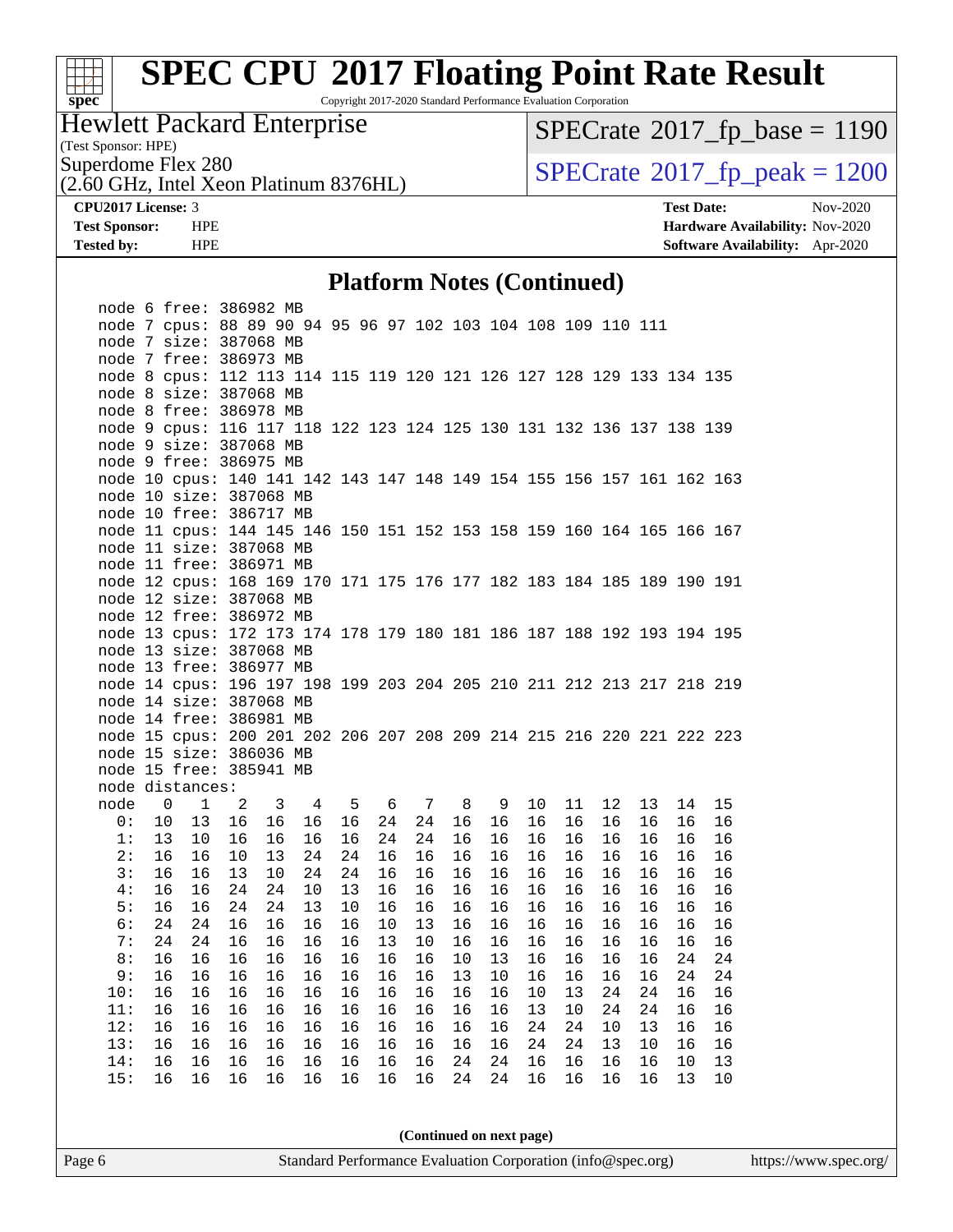#### **[spec](http://www.spec.org/) [SPEC CPU](http://www.spec.org/auto/cpu2017/Docs/result-fields.html#SPECCPU2017FloatingPointRateResult)[2017 Floating Point Rate Result](http://www.spec.org/auto/cpu2017/Docs/result-fields.html#SPECCPU2017FloatingPointRateResult)** Copyright 2017-2020 Standard Performance Evaluation Corporation (Test Sponsor: HPE) Hewlett Packard Enterprise (2.60 GHz, Intel Xeon Platinum 8376HL) Superdome Flex 280<br>  $\overline{O}$  60 GHz, Intel Xeon Platinum 8376HI)<br>  $\overline{O}$  [SPECrate](http://www.spec.org/auto/cpu2017/Docs/result-fields.html#SPECrate2017fppeak)®[2017\\_fp\\_peak = 1](http://www.spec.org/auto/cpu2017/Docs/result-fields.html#SPECrate2017fppeak)200  $SPECrate@2017_fp\_base = 1190$  $SPECrate@2017_fp\_base = 1190$ **[CPU2017 License:](http://www.spec.org/auto/cpu2017/Docs/result-fields.html#CPU2017License)** 3 **[Test Date:](http://www.spec.org/auto/cpu2017/Docs/result-fields.html#TestDate)** Nov-2020 **[Test Sponsor:](http://www.spec.org/auto/cpu2017/Docs/result-fields.html#TestSponsor)** HPE **[Hardware Availability:](http://www.spec.org/auto/cpu2017/Docs/result-fields.html#HardwareAvailability)** Nov-2020 **[Tested by:](http://www.spec.org/auto/cpu2017/Docs/result-fields.html#Testedby)** HPE **[Software Availability:](http://www.spec.org/auto/cpu2017/Docs/result-fields.html#SoftwareAvailability)** Apr-2020

### **[Platform Notes \(Continued\)](http://www.spec.org/auto/cpu2017/Docs/result-fields.html#PlatformNotes)**

| From /proc/meminfo<br>MemTotal:<br>6339047128 kB                                                                                                                                                                                                                                                                                                                                                                                                          |
|-----------------------------------------------------------------------------------------------------------------------------------------------------------------------------------------------------------------------------------------------------------------------------------------------------------------------------------------------------------------------------------------------------------------------------------------------------------|
| HugePages_Total:<br>$\Omega$<br>Hugepagesize: 2048 kB                                                                                                                                                                                                                                                                                                                                                                                                     |
| /usr/bin/lsb_release -d<br>Red Hat Enterprise Linux release 8.2 (Ootpa)                                                                                                                                                                                                                                                                                                                                                                                   |
| From /etc/*release* /etc/*version*<br>hpe-foundation-release: HPE Foundation Software 2.4, Build<br>734.0820.200723T0100.a.rhel82hpe-200723T0100<br>os-release:<br>NAME="Red Hat Enterprise Linux"<br>VERSION="8.2 (Ootpa)"<br>ID="rhel"<br>ID_LIKE="fedora"<br>VERSION_ID="8.2"<br>PLATFORM_ID="platform:el8"<br>PRETTY_NAME="Red Hat Enterprise Linux 8.2 (Ootpa)"<br>ANSI_COLOR="0;31"<br>redhat-release: Red Hat Enterprise Linux release 8.2 (Ootpa) |
| system-release: Red Hat Enterprise Linux release 8.2 (Ootpa)<br>system-release-cpe: cpe:/o:redhat:enterprise_linux:8.2:ga                                                                                                                                                                                                                                                                                                                                 |
| uname $-a$ :<br>Linux ch-622.fchst.rdlabs.hpecorp.net 4.18.0-193.el8.x86_64 #1 SMP Fri Mar 27 14:35:58<br>UTC 2020 x86_64 x86_64 x86_64 GNU/Linux                                                                                                                                                                                                                                                                                                         |
| Kernel self-reported vulnerability status:                                                                                                                                                                                                                                                                                                                                                                                                                |
| itlb_multihit:<br>Not affected<br>CVE-2018-3620 (L1 Terminal Fault):<br>Not affected<br>Microarchitectural Data Sampling:<br>Not affected<br>CVE-2017-5754 (Meltdown):<br>Not affected<br>CVE-2018-3639 (Speculative Store Bypass): Mitigation: Speculative Store Bypass disabled<br>via prctl and seccomp                                                                                                                                                |
| $CVE-2017-5753$ (Spectre variant 1):<br>Mitigation: usercopy/swapgs barriers and __user<br>pointer sanitization<br>CVE-2017-5715 (Spectre variant 2):<br>Mitigation: Enhanced IBRS, IBPB: conditional,                                                                                                                                                                                                                                                    |
| RSB filling<br>Not affected<br>tsx_async_abort:                                                                                                                                                                                                                                                                                                                                                                                                           |
| run-level 3 Nov 3 05:56                                                                                                                                                                                                                                                                                                                                                                                                                                   |
| SPEC is set to: /home/cpu2017<br>Filesystem<br>Size Used Avail Use% Mounted on<br>Type<br>/dev/mapper/rhel-home xfs<br>263G 130G 67% / home<br>392G                                                                                                                                                                                                                                                                                                       |
| (Continued on next page)                                                                                                                                                                                                                                                                                                                                                                                                                                  |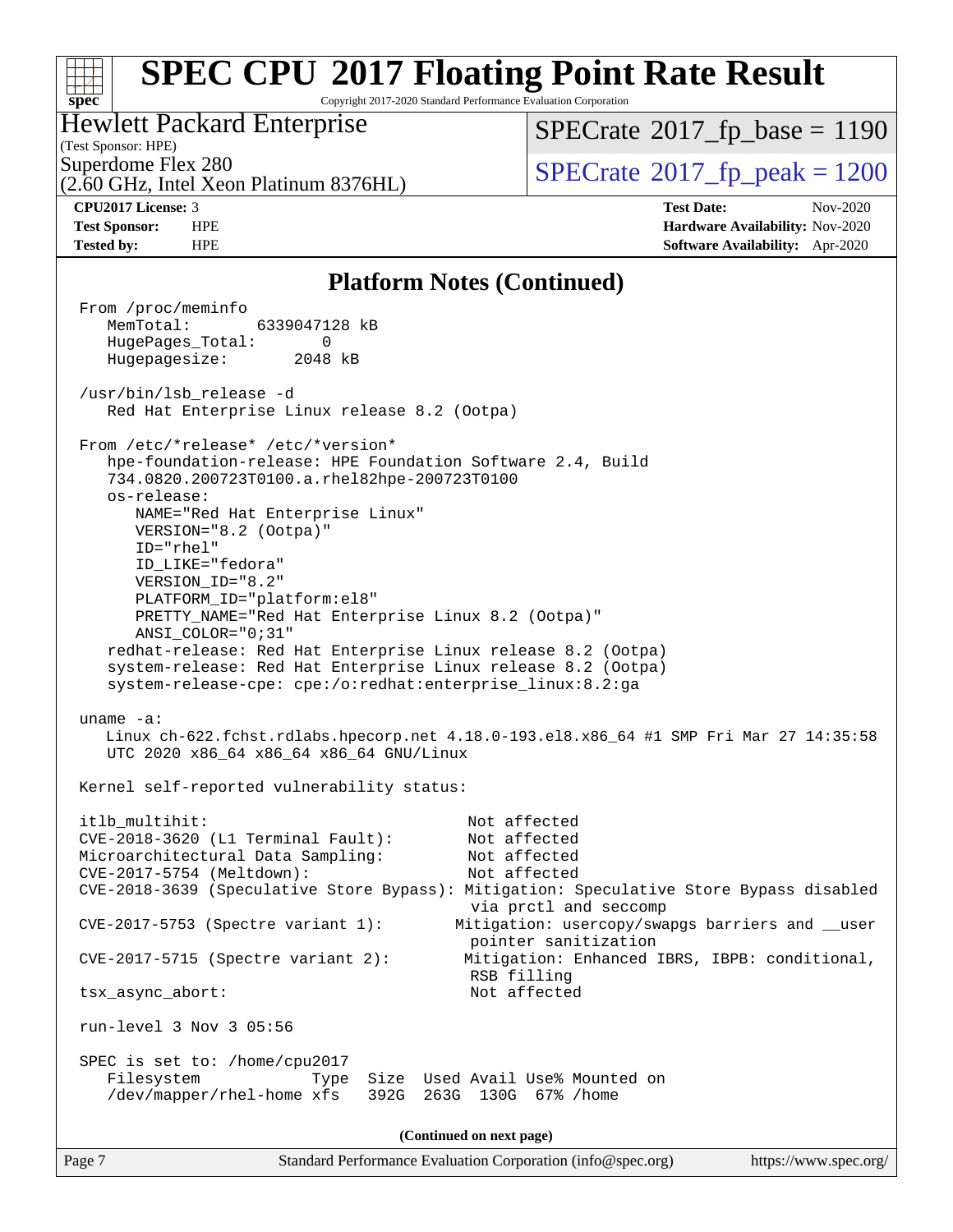## $\pm\pm\tau$ **[spec](http://www.spec.org/)**

# **[SPEC CPU](http://www.spec.org/auto/cpu2017/Docs/result-fields.html#SPECCPU2017FloatingPointRateResult)[2017 Floating Point Rate Result](http://www.spec.org/auto/cpu2017/Docs/result-fields.html#SPECCPU2017FloatingPointRateResult)**

Copyright 2017-2020 Standard Performance Evaluation Corporation

Hewlett Packard Enterprise

 $SPECTate@2017_fp\_base = 1190$ 

(Test Sponsor: HPE)

(2.60 GHz, Intel Xeon Platinum 8376HL) Superdome Flex 280<br>  $(2.60 \text{ GHz})$  [SPECrate](http://www.spec.org/auto/cpu2017/Docs/result-fields.html#SPECrate2017fppeak)<sup>®</sup>[2017\\_fp\\_peak = 1](http://www.spec.org/auto/cpu2017/Docs/result-fields.html#SPECrate2017fppeak)200

**[CPU2017 License:](http://www.spec.org/auto/cpu2017/Docs/result-fields.html#CPU2017License)** 3 **[Test Date:](http://www.spec.org/auto/cpu2017/Docs/result-fields.html#TestDate)** Nov-2020

**[Test Sponsor:](http://www.spec.org/auto/cpu2017/Docs/result-fields.html#TestSponsor)** HPE **[Hardware Availability:](http://www.spec.org/auto/cpu2017/Docs/result-fields.html#HardwareAvailability)** Nov-2020 **[Tested by:](http://www.spec.org/auto/cpu2017/Docs/result-fields.html#Testedby)** HPE **[Software Availability:](http://www.spec.org/auto/cpu2017/Docs/result-fields.html#SoftwareAvailability)** Apr-2020

## **[Platform Notes \(Continued\)](http://www.spec.org/auto/cpu2017/Docs/result-fields.html#PlatformNotes)**

 From /sys/devices/virtual/dmi/id BIOS: HPE Bundle:1.0.142 SFW:008.000.189.000.2010080501 10/08/2020 Vendor: HPE Product: Superdome Flex 280 Product Family: 1590PID02020001 Serial: 5UF0090539

 Additional information from dmidecode follows. WARNING: Use caution when you interpret this section. The 'dmidecode' program reads system data which is "intended to allow hardware to be accurately determined", but the intent may not be met, as there are frequent changes to hardware, firmware, and the "DMTF SMBIOS" standard. Memory:

 48x Hynix HMABAGL7ABR4N-XN 128 GB 4 rank 3200 48x NO DIMM NO DIMM

(End of data from sysinfo program)

| <b>Compiler Version Notes</b>                                                                                                                                                                                                                                                                                                                               |  |  |  |  |  |  |  |  |  |
|-------------------------------------------------------------------------------------------------------------------------------------------------------------------------------------------------------------------------------------------------------------------------------------------------------------------------------------------------------------|--|--|--|--|--|--|--|--|--|
| 519.1bm r(base, peak) 538.imagick r(base, peak)<br>C<br>544.nab_r(base, peak)                                                                                                                                                                                                                                                                               |  |  |  |  |  |  |  |  |  |
| Intel(R) C Compiler for applications running on Intel(R) $64$ , Version 2021.1<br>NextGen Build 20200304<br>Copyright (C) 1985-2020 Intel Corporation. All rights reserved.<br>______________________________________                                                                                                                                       |  |  |  |  |  |  |  |  |  |
| 508. namd $r(base, peak)$ 510. parest $r(base, peak)$<br>$C++$                                                                                                                                                                                                                                                                                              |  |  |  |  |  |  |  |  |  |
| Intel(R) $C++$ Compiler for applications running on Intel(R) 64, Version 2021.1<br>NextGen Build 20200304<br>Copyright (C) 1985-2020 Intel Corporation. All rights reserved.                                                                                                                                                                                |  |  |  |  |  |  |  |  |  |
| --------------------------------<br>$C++$ , C $\qquad \qquad$ 511.povray_r(base) 526.blender_r(base, peak)                                                                                                                                                                                                                                                  |  |  |  |  |  |  |  |  |  |
| Intel(R) $C++$ Compiler for applications running on Intel(R) 64, Version 2021.1<br>NextGen Build 20200304<br>Copyright (C) 1985-2020 Intel Corporation. All rights reserved.<br>Intel(R) C Compiler for applications running on Intel(R) $64$ , Version 2021.1<br>NextGen Build 20200304<br>Copyright (C) 1985-2020 Intel Corporation. All rights reserved. |  |  |  |  |  |  |  |  |  |
| (Continued on next page)                                                                                                                                                                                                                                                                                                                                    |  |  |  |  |  |  |  |  |  |

Page 8 Standard Performance Evaluation Corporation [\(info@spec.org\)](mailto:info@spec.org) <https://www.spec.org/>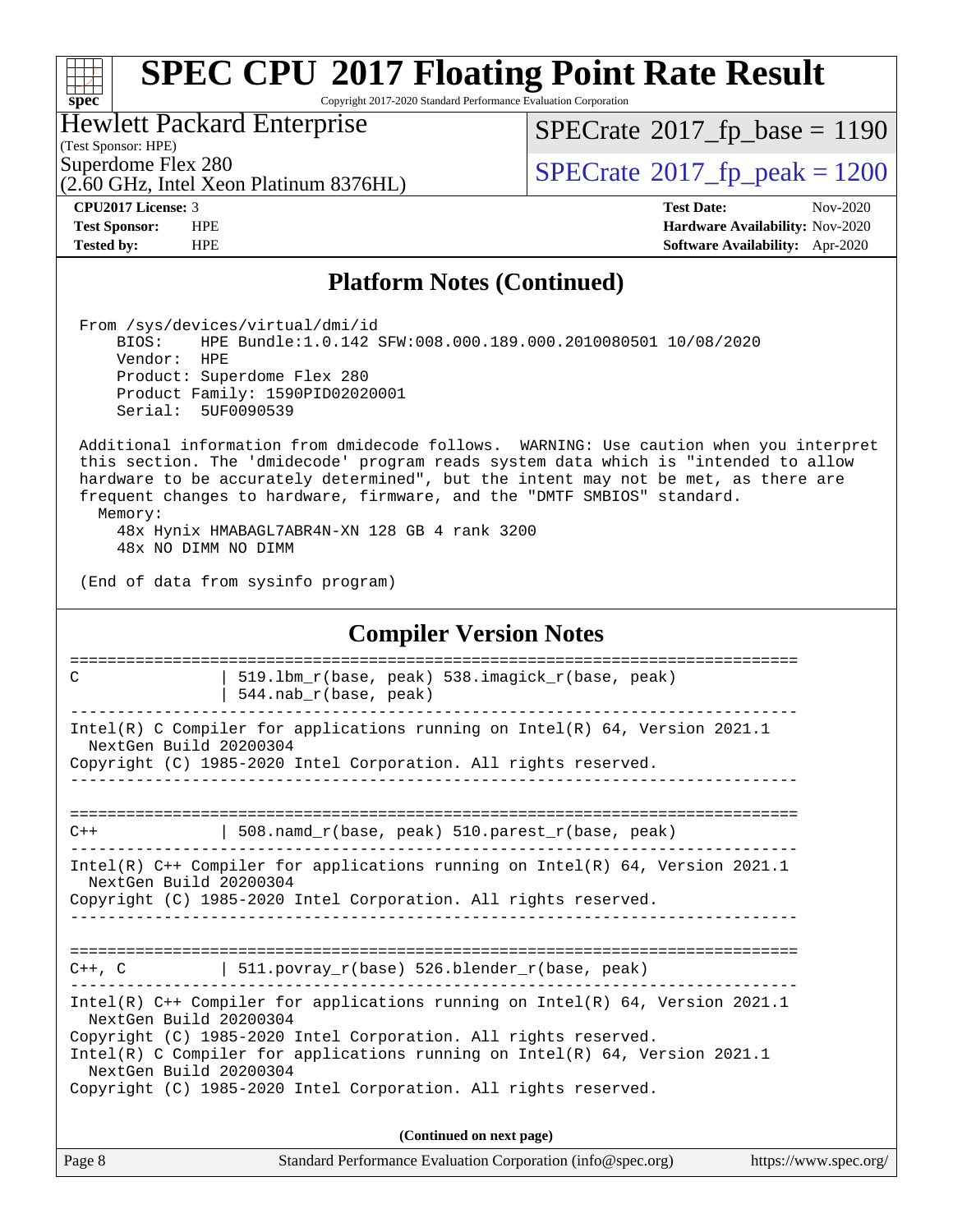#### **[spec](http://www.spec.org/) [SPEC CPU](http://www.spec.org/auto/cpu2017/Docs/result-fields.html#SPECCPU2017FloatingPointRateResult)[2017 Floating Point Rate Result](http://www.spec.org/auto/cpu2017/Docs/result-fields.html#SPECCPU2017FloatingPointRateResult)** Copyright 2017-2020 Standard Performance Evaluation Corporation (Test Sponsor: HPE) Hewlett Packard Enterprise (2.60 GHz, Intel Xeon Platinum 8376HL) Superdome Flex 280<br>  $S$ PECrate<sup>®</sup>2017 fp\_peak = 1200  $SPECTate@2017_fp\_base = 1190$ **[CPU2017 License:](http://www.spec.org/auto/cpu2017/Docs/result-fields.html#CPU2017License)** 3 **[Test Date:](http://www.spec.org/auto/cpu2017/Docs/result-fields.html#TestDate)** Nov-2020 **[Test Sponsor:](http://www.spec.org/auto/cpu2017/Docs/result-fields.html#TestSponsor)** HPE **[Hardware Availability:](http://www.spec.org/auto/cpu2017/Docs/result-fields.html#HardwareAvailability)** Nov-2020 **[Tested by:](http://www.spec.org/auto/cpu2017/Docs/result-fields.html#Testedby)** HPE **[Software Availability:](http://www.spec.org/auto/cpu2017/Docs/result-fields.html#SoftwareAvailability)** Apr-2020 **[Compiler Version Notes \(Continued\)](http://www.spec.org/auto/cpu2017/Docs/result-fields.html#CompilerVersionNotes)** ------------------------------------------------------------------------------ ==============================================================================  $C++$ ,  $C$  | 511.povray\_r(peak) ------------------------------------------------------------------------------ Intel(R) C++ Intel(R) 64 Compiler for applications running on Intel(R)  $64$ , Version 19.1.1.217 Build 20200306 Copyright (C) 1985-2020 Intel Corporation. All rights reserved. Intel(R) C Intel(R) 64 Compiler for applications running on Intel(R) 64, Version 19.1.1.217 Build 20200306 Copyright (C) 1985-2020 Intel Corporation. All rights reserved. ------------------------------------------------------------------------------ ==============================================================================  $C++$ ,  $C$  | 511.povray\_r(base) 526.blender\_r(base, peak) ------------------------------------------------------------------------------ Intel(R) C++ Compiler for applications running on Intel(R) 64, Version 2021.1 NextGen Build 20200304 Copyright (C) 1985-2020 Intel Corporation. All rights reserved. Intel(R) C Compiler for applications running on Intel(R) 64, Version 2021.1 NextGen Build 20200304 Copyright (C) 1985-2020 Intel Corporation. All rights reserved. ------------------------------------------------------------------------------ ==============================================================================  $C++$ ,  $C$  | 511.povray\_r(peak) ------------------------------------------------------------------------------ Intel(R)  $C++$  Intel(R) 64 Compiler for applications running on Intel(R) 64, Version 19.1.1.217 Build 20200306 Copyright (C) 1985-2020 Intel Corporation. All rights reserved. Intel(R) C Intel(R) 64 Compiler for applications running on Intel(R)  $64$ , Version 19.1.1.217 Build 20200306 Copyright (C) 1985-2020 Intel Corporation. All rights reserved. ------------------------------------------------------------------------------ ============================================================================== C++, C, Fortran | 507.cactuBSSN\_r(base, peak) ------------------------------------------------------------------------------ Intel(R) C++ Compiler for applications running on Intel(R) 64, Version 2021.1 NextGen Build 20200304 Copyright (C) 1985-2020 Intel Corporation. All rights reserved. Intel(R) C Compiler for applications running on Intel(R) 64, Version 2021.1 NextGen Build 20200304 Copyright (C) 1985-2020 Intel Corporation. All rights reserved. Intel(R) Fortran Intel(R) 64 Compiler for applications running on Intel(R) 64, Version 19.1.1.217 Build 20200306 Copyright (C) 1985-2020 Intel Corporation. All rights reserved. **(Continued on next page)**

| Page 9 |                                                             | https://www.spec.org/ |
|--------|-------------------------------------------------------------|-----------------------|
|        | Standard Performance Evaluation Corporation (info@spec.org) |                       |
|        |                                                             |                       |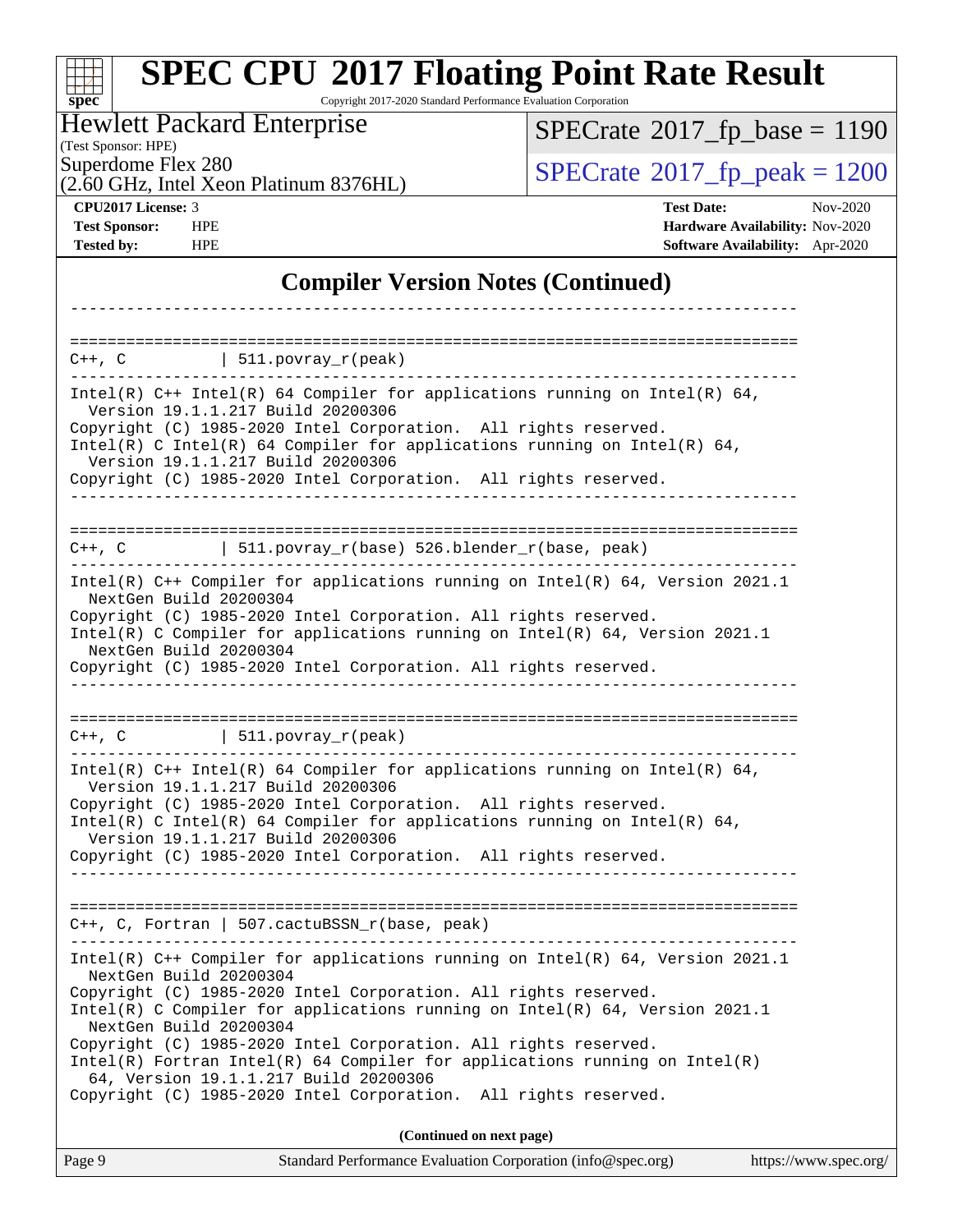| $spec^*$                                                        | <b>SPEC CPU®2017 Floating Point Rate Result</b><br>Copyright 2017-2020 Standard Performance Evaluation Corporation                                                                                                                                                                                                                                                           |                                                                                                            |  |
|-----------------------------------------------------------------|------------------------------------------------------------------------------------------------------------------------------------------------------------------------------------------------------------------------------------------------------------------------------------------------------------------------------------------------------------------------------|------------------------------------------------------------------------------------------------------------|--|
| (Test Sponsor: HPE)                                             | <b>Hewlett Packard Enterprise</b>                                                                                                                                                                                                                                                                                                                                            | $SPECTate$ <sup>®</sup> 2017_fp_base = 1190                                                                |  |
| Superdome Flex 280                                              | (2.60 GHz, Intel Xeon Platinum 8376HL)                                                                                                                                                                                                                                                                                                                                       | $SPECrate^{\circ}2017_fp\_peak = 1200$                                                                     |  |
| CPU2017 License: 3<br><b>Test Sponsor:</b><br><b>Tested by:</b> | <b>HPE</b><br><b>HPE</b>                                                                                                                                                                                                                                                                                                                                                     | <b>Test Date:</b><br>Nov-2020<br>Hardware Availability: Nov-2020<br><b>Software Availability:</b> Apr-2020 |  |
|                                                                 | <b>Compiler Version Notes (Continued)</b>                                                                                                                                                                                                                                                                                                                                    |                                                                                                            |  |
|                                                                 |                                                                                                                                                                                                                                                                                                                                                                              |                                                                                                            |  |
| Fortran                                                         | 503.bwaves_r(base, peak) 549.fotonik3d_r(base, peak)<br>554.roms_r(base, peak)                                                                                                                                                                                                                                                                                               |                                                                                                            |  |
|                                                                 | $Intel(R)$ Fortran Intel(R) 64 Compiler for applications running on Intel(R)<br>64, Version 19.1.1.217 Build 20200306<br>Copyright (C) 1985-2020 Intel Corporation. All rights reserved.                                                                                                                                                                                     |                                                                                                            |  |
| Fortran, C                                                      | $\vert$ 521.wrf_r(base) 527.cam4_r(base, peak)                                                                                                                                                                                                                                                                                                                               | -------------------------------                                                                            |  |
|                                                                 | $Intel(R)$ Fortran Intel(R) 64 Compiler for applications running on Intel(R)<br>64, Version 19.1.1.217 Build 20200306<br>Copyright (C) 1985-2020 Intel Corporation. All rights reserved.<br>Intel(R) C Compiler for applications running on Intel(R) 64, Version 2021.1<br>NextGen Build 20200304<br>Copyright (C) 1985-2020 Intel Corporation. All rights reserved.         |                                                                                                            |  |
| Fortran, C                                                      | 521.wrf $r(\text{peak})$                                                                                                                                                                                                                                                                                                                                                     |                                                                                                            |  |
|                                                                 | $Intel(R)$ Fortran Intel(R) 64 Compiler for applications running on Intel(R)<br>64, Version 19.1.1.217 Build 20200306<br>Copyright (C) 1985-2020 Intel Corporation. All rights reserved.<br>Intel(R) C Intel(R) 64 Compiler for applications running on Intel(R) 64,<br>Version 19.1.1.217 Build 20200306<br>Copyright (C) 1985-2020 Intel Corporation. All rights reserved. |                                                                                                            |  |
|                                                                 | Fortran, C $521.wrf_r(base) 527.cam4_r(base, peak)$                                                                                                                                                                                                                                                                                                                          |                                                                                                            |  |
|                                                                 | $Intel(R)$ Fortran Intel(R) 64 Compiler for applications running on Intel(R)<br>64, Version 19.1.1.217 Build 20200306<br>Copyright (C) 1985-2020 Intel Corporation. All rights reserved.<br>Intel(R) C Compiler for applications running on $Intel(R) 64$ , Version 2021.1<br>NextGen Build 20200304<br>Copyright (C) 1985-2020 Intel Corporation. All rights reserved.      |                                                                                                            |  |
|                                                                 | Fortran, $C$   521.wrf_r(peak)                                                                                                                                                                                                                                                                                                                                               |                                                                                                            |  |
|                                                                 | (Continued on next page)                                                                                                                                                                                                                                                                                                                                                     |                                                                                                            |  |
| Page 10                                                         | Standard Performance Evaluation Corporation (info@spec.org)                                                                                                                                                                                                                                                                                                                  | https://www.spec.org/                                                                                      |  |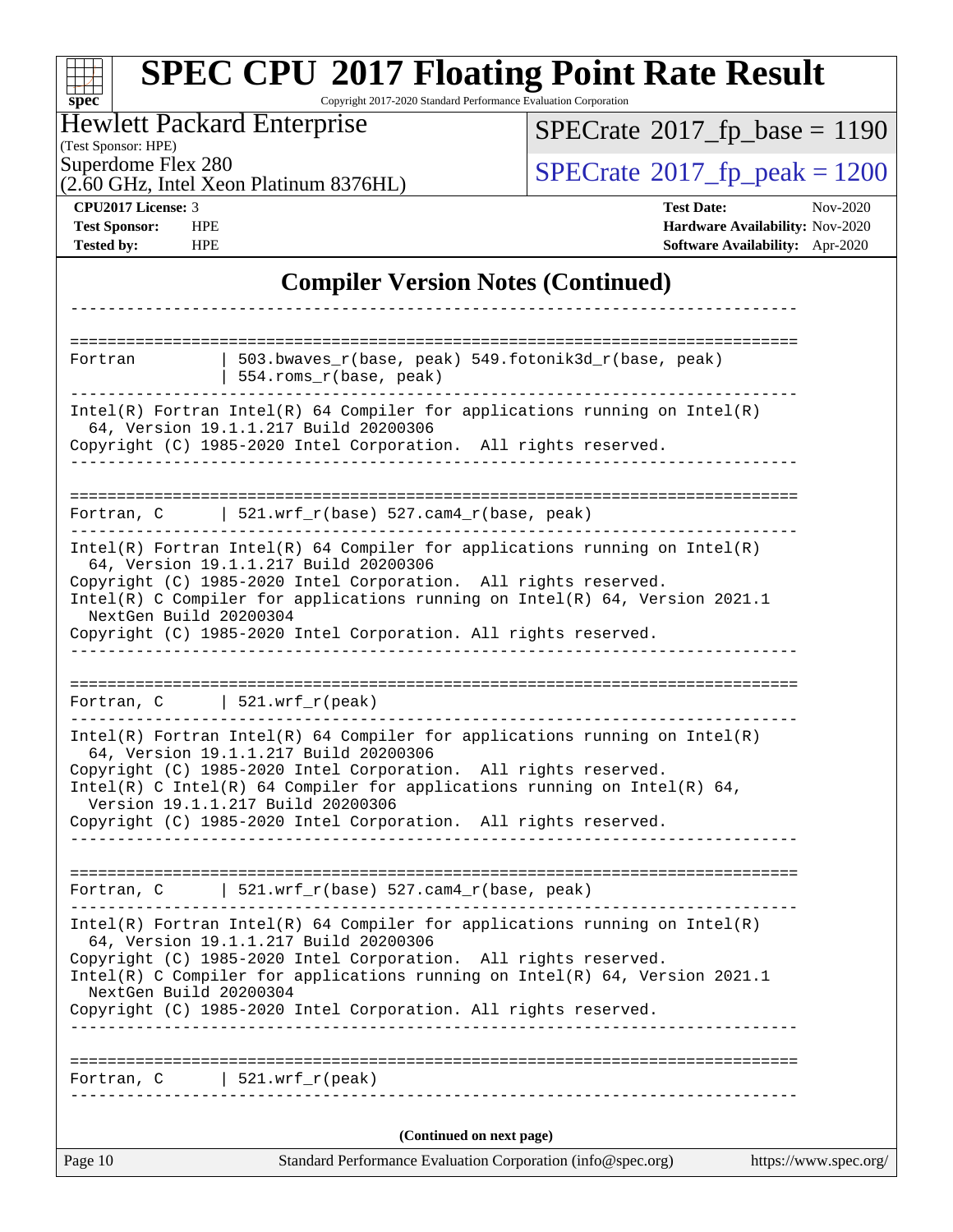

Copyright 2017-2020 Standard Performance Evaluation Corporation

# Hewlett Packard Enterprise

(Test Sponsor: HPE)

 $SPECTate@2017_fp\_base = 1190$ 

(2.60 GHz, Intel Xeon Platinum 8376HL)

Superdome Flex 280<br>  $S$ PECrate<sup>®</sup>2017 fp\_peak = 1200

**[CPU2017 License:](http://www.spec.org/auto/cpu2017/Docs/result-fields.html#CPU2017License)** 3 **[Test Date:](http://www.spec.org/auto/cpu2017/Docs/result-fields.html#TestDate)** Nov-2020 **[Test Sponsor:](http://www.spec.org/auto/cpu2017/Docs/result-fields.html#TestSponsor)** HPE **[Hardware Availability:](http://www.spec.org/auto/cpu2017/Docs/result-fields.html#HardwareAvailability)** Nov-2020 **[Tested by:](http://www.spec.org/auto/cpu2017/Docs/result-fields.html#Testedby)** HPE **[Software Availability:](http://www.spec.org/auto/cpu2017/Docs/result-fields.html#SoftwareAvailability)** Apr-2020

## **[Compiler Version Notes \(Continued\)](http://www.spec.org/auto/cpu2017/Docs/result-fields.html#CompilerVersionNotes)**

Intel(R) Fortran Intel(R)  $64$  Compiler for applications running on Intel(R) 64, Version 19.1.1.217 Build 20200306 Copyright (C) 1985-2020 Intel Corporation. All rights reserved. Intel(R) C Intel(R) 64 Compiler for applications running on Intel(R) 64, Version 19.1.1.217 Build 20200306 Copyright (C) 1985-2020 Intel Corporation. All rights reserved. ------------------------------------------------------------------------------

# **[Base Compiler Invocation](http://www.spec.org/auto/cpu2017/Docs/result-fields.html#BaseCompilerInvocation)**

[C benchmarks](http://www.spec.org/auto/cpu2017/Docs/result-fields.html#Cbenchmarks):

[icc](http://www.spec.org/cpu2017/results/res2020q4/cpu2017-20201123-24418.flags.html#user_CCbase_intel_icc_66fc1ee009f7361af1fbd72ca7dcefbb700085f36577c54f309893dd4ec40d12360134090235512931783d35fd58c0460139e722d5067c5574d8eaf2b3e37e92)

[C++ benchmarks:](http://www.spec.org/auto/cpu2017/Docs/result-fields.html#CXXbenchmarks) [icpc](http://www.spec.org/cpu2017/results/res2020q4/cpu2017-20201123-24418.flags.html#user_CXXbase_intel_icpc_c510b6838c7f56d33e37e94d029a35b4a7bccf4766a728ee175e80a419847e808290a9b78be685c44ab727ea267ec2f070ec5dc83b407c0218cded6866a35d07)

[Fortran benchmarks](http://www.spec.org/auto/cpu2017/Docs/result-fields.html#Fortranbenchmarks): [ifort](http://www.spec.org/cpu2017/results/res2020q4/cpu2017-20201123-24418.flags.html#user_FCbase_intel_ifort_8111460550e3ca792625aed983ce982f94888b8b503583aa7ba2b8303487b4d8a21a13e7191a45c5fd58ff318f48f9492884d4413fa793fd88dd292cad7027ca)

[Benchmarks using both Fortran and C](http://www.spec.org/auto/cpu2017/Docs/result-fields.html#BenchmarksusingbothFortranandC): [ifort](http://www.spec.org/cpu2017/results/res2020q4/cpu2017-20201123-24418.flags.html#user_CC_FCbase_intel_ifort_8111460550e3ca792625aed983ce982f94888b8b503583aa7ba2b8303487b4d8a21a13e7191a45c5fd58ff318f48f9492884d4413fa793fd88dd292cad7027ca) [icc](http://www.spec.org/cpu2017/results/res2020q4/cpu2017-20201123-24418.flags.html#user_CC_FCbase_intel_icc_66fc1ee009f7361af1fbd72ca7dcefbb700085f36577c54f309893dd4ec40d12360134090235512931783d35fd58c0460139e722d5067c5574d8eaf2b3e37e92)

[Benchmarks using both C and C++](http://www.spec.org/auto/cpu2017/Docs/result-fields.html#BenchmarksusingbothCandCXX): [icpc](http://www.spec.org/cpu2017/results/res2020q4/cpu2017-20201123-24418.flags.html#user_CC_CXXbase_intel_icpc_c510b6838c7f56d33e37e94d029a35b4a7bccf4766a728ee175e80a419847e808290a9b78be685c44ab727ea267ec2f070ec5dc83b407c0218cded6866a35d07) [icc](http://www.spec.org/cpu2017/results/res2020q4/cpu2017-20201123-24418.flags.html#user_CC_CXXbase_intel_icc_66fc1ee009f7361af1fbd72ca7dcefbb700085f36577c54f309893dd4ec40d12360134090235512931783d35fd58c0460139e722d5067c5574d8eaf2b3e37e92)

[Benchmarks using Fortran, C, and C++:](http://www.spec.org/auto/cpu2017/Docs/result-fields.html#BenchmarksusingFortranCandCXX) [icpc](http://www.spec.org/cpu2017/results/res2020q4/cpu2017-20201123-24418.flags.html#user_CC_CXX_FCbase_intel_icpc_c510b6838c7f56d33e37e94d029a35b4a7bccf4766a728ee175e80a419847e808290a9b78be685c44ab727ea267ec2f070ec5dc83b407c0218cded6866a35d07) [icc](http://www.spec.org/cpu2017/results/res2020q4/cpu2017-20201123-24418.flags.html#user_CC_CXX_FCbase_intel_icc_66fc1ee009f7361af1fbd72ca7dcefbb700085f36577c54f309893dd4ec40d12360134090235512931783d35fd58c0460139e722d5067c5574d8eaf2b3e37e92) [ifort](http://www.spec.org/cpu2017/results/res2020q4/cpu2017-20201123-24418.flags.html#user_CC_CXX_FCbase_intel_ifort_8111460550e3ca792625aed983ce982f94888b8b503583aa7ba2b8303487b4d8a21a13e7191a45c5fd58ff318f48f9492884d4413fa793fd88dd292cad7027ca)

# **[Base Portability Flags](http://www.spec.org/auto/cpu2017/Docs/result-fields.html#BasePortabilityFlags)**

 503.bwaves\_r: [-DSPEC\\_LP64](http://www.spec.org/cpu2017/results/res2020q4/cpu2017-20201123-24418.flags.html#suite_basePORTABILITY503_bwaves_r_DSPEC_LP64) 507.cactuBSSN\_r: [-DSPEC\\_LP64](http://www.spec.org/cpu2017/results/res2020q4/cpu2017-20201123-24418.flags.html#suite_basePORTABILITY507_cactuBSSN_r_DSPEC_LP64) 508.namd\_r: [-DSPEC\\_LP64](http://www.spec.org/cpu2017/results/res2020q4/cpu2017-20201123-24418.flags.html#suite_basePORTABILITY508_namd_r_DSPEC_LP64) 510.parest\_r: [-DSPEC\\_LP64](http://www.spec.org/cpu2017/results/res2020q4/cpu2017-20201123-24418.flags.html#suite_basePORTABILITY510_parest_r_DSPEC_LP64) 511.povray\_r: [-DSPEC\\_LP64](http://www.spec.org/cpu2017/results/res2020q4/cpu2017-20201123-24418.flags.html#suite_basePORTABILITY511_povray_r_DSPEC_LP64) 519.lbm\_r: [-DSPEC\\_LP64](http://www.spec.org/cpu2017/results/res2020q4/cpu2017-20201123-24418.flags.html#suite_basePORTABILITY519_lbm_r_DSPEC_LP64) 521.wrf\_r: [-DSPEC\\_LP64](http://www.spec.org/cpu2017/results/res2020q4/cpu2017-20201123-24418.flags.html#suite_basePORTABILITY521_wrf_r_DSPEC_LP64) [-DSPEC\\_CASE\\_FLAG](http://www.spec.org/cpu2017/results/res2020q4/cpu2017-20201123-24418.flags.html#b521.wrf_r_baseCPORTABILITY_DSPEC_CASE_FLAG) [-convert big\\_endian](http://www.spec.org/cpu2017/results/res2020q4/cpu2017-20201123-24418.flags.html#user_baseFPORTABILITY521_wrf_r_convert_big_endian_c3194028bc08c63ac5d04de18c48ce6d347e4e562e8892b8bdbdc0214820426deb8554edfa529a3fb25a586e65a3d812c835984020483e7e73212c4d31a38223) 526.blender\_r: [-DSPEC\\_LP64](http://www.spec.org/cpu2017/results/res2020q4/cpu2017-20201123-24418.flags.html#suite_basePORTABILITY526_blender_r_DSPEC_LP64) [-DSPEC\\_LINUX](http://www.spec.org/cpu2017/results/res2020q4/cpu2017-20201123-24418.flags.html#b526.blender_r_baseCPORTABILITY_DSPEC_LINUX) [-funsigned-char](http://www.spec.org/cpu2017/results/res2020q4/cpu2017-20201123-24418.flags.html#user_baseCPORTABILITY526_blender_r_force_uchar_40c60f00ab013830e2dd6774aeded3ff59883ba5a1fc5fc14077f794d777847726e2a5858cbc7672e36e1b067e7e5c1d9a74f7176df07886a243d7cc18edfe67) 527.cam4\_r: [-DSPEC\\_LP64](http://www.spec.org/cpu2017/results/res2020q4/cpu2017-20201123-24418.flags.html#suite_basePORTABILITY527_cam4_r_DSPEC_LP64) [-DSPEC\\_CASE\\_FLAG](http://www.spec.org/cpu2017/results/res2020q4/cpu2017-20201123-24418.flags.html#b527.cam4_r_baseCPORTABILITY_DSPEC_CASE_FLAG) 538.imagick\_r: [-DSPEC\\_LP64](http://www.spec.org/cpu2017/results/res2020q4/cpu2017-20201123-24418.flags.html#suite_basePORTABILITY538_imagick_r_DSPEC_LP64) 544.nab\_r: [-DSPEC\\_LP64](http://www.spec.org/cpu2017/results/res2020q4/cpu2017-20201123-24418.flags.html#suite_basePORTABILITY544_nab_r_DSPEC_LP64) 549.fotonik3d\_r: [-DSPEC\\_LP64](http://www.spec.org/cpu2017/results/res2020q4/cpu2017-20201123-24418.flags.html#suite_basePORTABILITY549_fotonik3d_r_DSPEC_LP64) 554.roms\_r: [-DSPEC\\_LP64](http://www.spec.org/cpu2017/results/res2020q4/cpu2017-20201123-24418.flags.html#suite_basePORTABILITY554_roms_r_DSPEC_LP64)

Page 11 Standard Performance Evaluation Corporation [\(info@spec.org\)](mailto:info@spec.org) <https://www.spec.org/>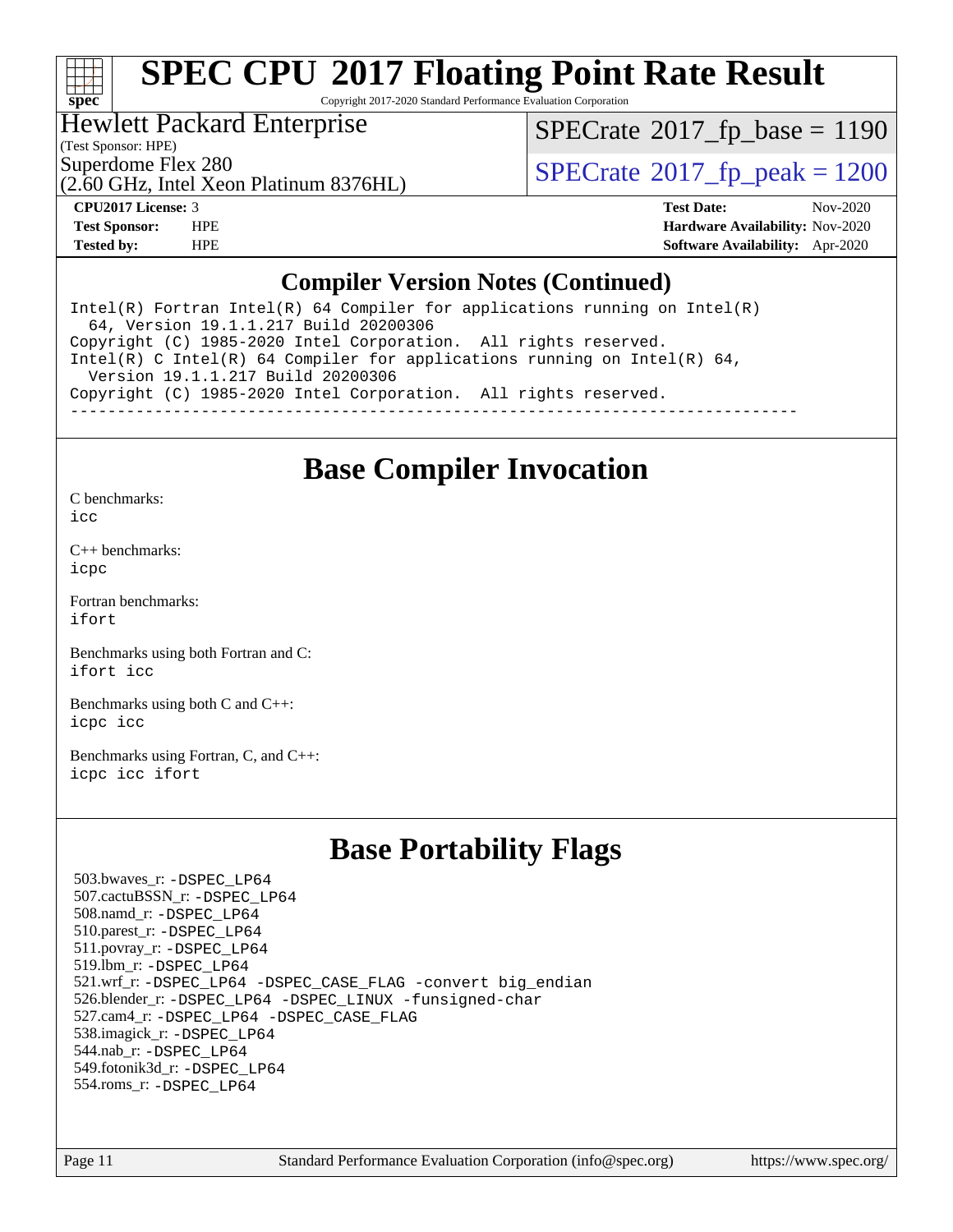# **[spec](http://www.spec.org/)**

# **[SPEC CPU](http://www.spec.org/auto/cpu2017/Docs/result-fields.html#SPECCPU2017FloatingPointRateResult)[2017 Floating Point Rate Result](http://www.spec.org/auto/cpu2017/Docs/result-fields.html#SPECCPU2017FloatingPointRateResult)**

Copyright 2017-2020 Standard Performance Evaluation Corporation

#### Hewlett Packard Enterprise

(Test Sponsor: HPE)

(2.60 GHz, Intel Xeon Platinum 8376HL)

[SPECrate](http://www.spec.org/auto/cpu2017/Docs/result-fields.html#SPECrate2017fpbase)<sup>®</sup>2017 fp base = 1190

Superdome Flex 280<br>  $S$ PECrate®2017 fp\_peak = 1200

**[CPU2017 License:](http://www.spec.org/auto/cpu2017/Docs/result-fields.html#CPU2017License)** 3 **[Test Date:](http://www.spec.org/auto/cpu2017/Docs/result-fields.html#TestDate)** Nov-2020 **[Test Sponsor:](http://www.spec.org/auto/cpu2017/Docs/result-fields.html#TestSponsor)** HPE **[Hardware Availability:](http://www.spec.org/auto/cpu2017/Docs/result-fields.html#HardwareAvailability)** Nov-2020 **[Tested by:](http://www.spec.org/auto/cpu2017/Docs/result-fields.html#Testedby)** HPE **[Software Availability:](http://www.spec.org/auto/cpu2017/Docs/result-fields.html#SoftwareAvailability)** Apr-2020

# **[Base Optimization Flags](http://www.spec.org/auto/cpu2017/Docs/result-fields.html#BaseOptimizationFlags)**

#### [C benchmarks:](http://www.spec.org/auto/cpu2017/Docs/result-fields.html#Cbenchmarks)

[-m64](http://www.spec.org/cpu2017/results/res2020q4/cpu2017-20201123-24418.flags.html#user_CCbase_m64-icc) [-qnextgen](http://www.spec.org/cpu2017/results/res2020q4/cpu2017-20201123-24418.flags.html#user_CCbase_f-qnextgen) [-std=c11](http://www.spec.org/cpu2017/results/res2020q4/cpu2017-20201123-24418.flags.html#user_CCbase_std-icc-std_0e1c27790398a4642dfca32ffe6c27b5796f9c2d2676156f2e42c9c44eaad0c049b1cdb667a270c34d979996257aeb8fc440bfb01818dbc9357bd9d174cb8524) [-Wl,-plugin-opt=-x86-branches-within-32B-boundaries](http://www.spec.org/cpu2017/results/res2020q4/cpu2017-20201123-24418.flags.html#user_CCbase_f-x86-branches-within-32B-boundaries_0098b4e4317ae60947b7b728078a624952a08ac37a3c797dfb4ffeb399e0c61a9dd0f2f44ce917e9361fb9076ccb15e7824594512dd315205382d84209e912f3) [-Wl,-z,muldefs](http://www.spec.org/cpu2017/results/res2020q4/cpu2017-20201123-24418.flags.html#user_CCbase_link_force_multiple1_b4cbdb97b34bdee9ceefcfe54f4c8ea74255f0b02a4b23e853cdb0e18eb4525ac79b5a88067c842dd0ee6996c24547a27a4b99331201badda8798ef8a743f577) [-fuse-ld=gold](http://www.spec.org/cpu2017/results/res2020q4/cpu2017-20201123-24418.flags.html#user_CCbase_f-fuse-ld_920b3586e2b8c6e0748b9c84fa9b744736ba725a32cab14ad8f3d4ad28eecb2f59d1144823d2e17006539a88734fe1fc08fc3035f7676166309105a78aaabc32) [-xCORE-AVX512](http://www.spec.org/cpu2017/results/res2020q4/cpu2017-20201123-24418.flags.html#user_CCbase_f-xCORE-AVX512) [-Ofast](http://www.spec.org/cpu2017/results/res2020q4/cpu2017-20201123-24418.flags.html#user_CCbase_f-Ofast) [-ffast-math](http://www.spec.org/cpu2017/results/res2020q4/cpu2017-20201123-24418.flags.html#user_CCbase_f-ffast-math) [-flto](http://www.spec.org/cpu2017/results/res2020q4/cpu2017-20201123-24418.flags.html#user_CCbase_f-flto) [-mfpmath=sse](http://www.spec.org/cpu2017/results/res2020q4/cpu2017-20201123-24418.flags.html#user_CCbase_f-mfpmath_70eb8fac26bde974f8ab713bc9086c5621c0b8d2f6c86f38af0bd7062540daf19db5f3a066d8c6684be05d84c9b6322eb3b5be6619d967835195b93d6c02afa1) [-funroll-loops](http://www.spec.org/cpu2017/results/res2020q4/cpu2017-20201123-24418.flags.html#user_CCbase_f-funroll-loops) [-qopt-mem-layout-trans=4](http://www.spec.org/cpu2017/results/res2020q4/cpu2017-20201123-24418.flags.html#user_CCbase_f-qopt-mem-layout-trans_fa39e755916c150a61361b7846f310bcdf6f04e385ef281cadf3647acec3f0ae266d1a1d22d972a7087a248fd4e6ca390a3634700869573d231a252c784941a8) [-L/usr/local/jemalloc64-5.0.1/lib](http://www.spec.org/cpu2017/results/res2020q4/cpu2017-20201123-24418.flags.html#user_CCbase_jemalloc_link_path64_1_cc289568b1a6c0fd3b62c91b824c27fcb5af5e8098e6ad028160d21144ef1b8aef3170d2acf0bee98a8da324cfe4f67d0a3d0c4cc4673d993d694dc2a0df248b) [-ljemalloc](http://www.spec.org/cpu2017/results/res2020q4/cpu2017-20201123-24418.flags.html#user_CCbase_jemalloc_link_lib_d1249b907c500fa1c0672f44f562e3d0f79738ae9e3c4a9c376d49f265a04b9c99b167ecedbf6711b3085be911c67ff61f150a17b3472be731631ba4d0471706) [C++ benchmarks:](http://www.spec.org/auto/cpu2017/Docs/result-fields.html#CXXbenchmarks) [-m64](http://www.spec.org/cpu2017/results/res2020q4/cpu2017-20201123-24418.flags.html#user_CXXbase_m64-icc) [-qnextgen](http://www.spec.org/cpu2017/results/res2020q4/cpu2017-20201123-24418.flags.html#user_CXXbase_f-qnextgen) [-Wl,-plugin-opt=-x86-branches-within-32B-boundaries](http://www.spec.org/cpu2017/results/res2020q4/cpu2017-20201123-24418.flags.html#user_CXXbase_f-x86-branches-within-32B-boundaries_0098b4e4317ae60947b7b728078a624952a08ac37a3c797dfb4ffeb399e0c61a9dd0f2f44ce917e9361fb9076ccb15e7824594512dd315205382d84209e912f3) [-Wl,-z,muldefs](http://www.spec.org/cpu2017/results/res2020q4/cpu2017-20201123-24418.flags.html#user_CXXbase_link_force_multiple1_b4cbdb97b34bdee9ceefcfe54f4c8ea74255f0b02a4b23e853cdb0e18eb4525ac79b5a88067c842dd0ee6996c24547a27a4b99331201badda8798ef8a743f577) [-fuse-ld=gold](http://www.spec.org/cpu2017/results/res2020q4/cpu2017-20201123-24418.flags.html#user_CXXbase_f-fuse-ld_920b3586e2b8c6e0748b9c84fa9b744736ba725a32cab14ad8f3d4ad28eecb2f59d1144823d2e17006539a88734fe1fc08fc3035f7676166309105a78aaabc32) [-xCORE-AVX512](http://www.spec.org/cpu2017/results/res2020q4/cpu2017-20201123-24418.flags.html#user_CXXbase_f-xCORE-AVX512) [-Ofast](http://www.spec.org/cpu2017/results/res2020q4/cpu2017-20201123-24418.flags.html#user_CXXbase_f-Ofast) [-ffast-math](http://www.spec.org/cpu2017/results/res2020q4/cpu2017-20201123-24418.flags.html#user_CXXbase_f-ffast-math) [-flto](http://www.spec.org/cpu2017/results/res2020q4/cpu2017-20201123-24418.flags.html#user_CXXbase_f-flto) [-mfpmath=sse](http://www.spec.org/cpu2017/results/res2020q4/cpu2017-20201123-24418.flags.html#user_CXXbase_f-mfpmath_70eb8fac26bde974f8ab713bc9086c5621c0b8d2f6c86f38af0bd7062540daf19db5f3a066d8c6684be05d84c9b6322eb3b5be6619d967835195b93d6c02afa1) [-funroll-loops](http://www.spec.org/cpu2017/results/res2020q4/cpu2017-20201123-24418.flags.html#user_CXXbase_f-funroll-loops) [-qopt-mem-layout-trans=4](http://www.spec.org/cpu2017/results/res2020q4/cpu2017-20201123-24418.flags.html#user_CXXbase_f-qopt-mem-layout-trans_fa39e755916c150a61361b7846f310bcdf6f04e385ef281cadf3647acec3f0ae266d1a1d22d972a7087a248fd4e6ca390a3634700869573d231a252c784941a8) [-L/usr/local/jemalloc64-5.0.1/lib](http://www.spec.org/cpu2017/results/res2020q4/cpu2017-20201123-24418.flags.html#user_CXXbase_jemalloc_link_path64_1_cc289568b1a6c0fd3b62c91b824c27fcb5af5e8098e6ad028160d21144ef1b8aef3170d2acf0bee98a8da324cfe4f67d0a3d0c4cc4673d993d694dc2a0df248b) [-ljemalloc](http://www.spec.org/cpu2017/results/res2020q4/cpu2017-20201123-24418.flags.html#user_CXXbase_jemalloc_link_lib_d1249b907c500fa1c0672f44f562e3d0f79738ae9e3c4a9c376d49f265a04b9c99b167ecedbf6711b3085be911c67ff61f150a17b3472be731631ba4d0471706) [Fortran benchmarks](http://www.spec.org/auto/cpu2017/Docs/result-fields.html#Fortranbenchmarks): [-m64](http://www.spec.org/cpu2017/results/res2020q4/cpu2017-20201123-24418.flags.html#user_FCbase_m64-icc) [-Wl,-plugin-opt=-x86-branches-within-32B-boundaries](http://www.spec.org/cpu2017/results/res2020q4/cpu2017-20201123-24418.flags.html#user_FCbase_f-x86-branches-within-32B-boundaries_0098b4e4317ae60947b7b728078a624952a08ac37a3c797dfb4ffeb399e0c61a9dd0f2f44ce917e9361fb9076ccb15e7824594512dd315205382d84209e912f3) [-Wl,-z,muldefs](http://www.spec.org/cpu2017/results/res2020q4/cpu2017-20201123-24418.flags.html#user_FCbase_link_force_multiple1_b4cbdb97b34bdee9ceefcfe54f4c8ea74255f0b02a4b23e853cdb0e18eb4525ac79b5a88067c842dd0ee6996c24547a27a4b99331201badda8798ef8a743f577) [-fuse-ld=gold](http://www.spec.org/cpu2017/results/res2020q4/cpu2017-20201123-24418.flags.html#user_FCbase_f-fuse-ld_920b3586e2b8c6e0748b9c84fa9b744736ba725a32cab14ad8f3d4ad28eecb2f59d1144823d2e17006539a88734fe1fc08fc3035f7676166309105a78aaabc32) [-xCORE-AVX512](http://www.spec.org/cpu2017/results/res2020q4/cpu2017-20201123-24418.flags.html#user_FCbase_f-xCORE-AVX512) [-O3](http://www.spec.org/cpu2017/results/res2020q4/cpu2017-20201123-24418.flags.html#user_FCbase_f-O3) [-ipo](http://www.spec.org/cpu2017/results/res2020q4/cpu2017-20201123-24418.flags.html#user_FCbase_f-ipo) [-no-prec-div](http://www.spec.org/cpu2017/results/res2020q4/cpu2017-20201123-24418.flags.html#user_FCbase_f-no-prec-div) [-qopt-prefetch](http://www.spec.org/cpu2017/results/res2020q4/cpu2017-20201123-24418.flags.html#user_FCbase_f-qopt-prefetch) [-ffinite-math-only](http://www.spec.org/cpu2017/results/res2020q4/cpu2017-20201123-24418.flags.html#user_FCbase_f_finite_math_only_cb91587bd2077682c4b38af759c288ed7c732db004271a9512da14a4f8007909a5f1427ecbf1a0fb78ff2a814402c6114ac565ca162485bbcae155b5e4258871) [-qopt-multiple-gather-scatter-by-shuffles](http://www.spec.org/cpu2017/results/res2020q4/cpu2017-20201123-24418.flags.html#user_FCbase_f-qopt-multiple-gather-scatter-by-shuffles) [-qopt-mem-layout-trans=4](http://www.spec.org/cpu2017/results/res2020q4/cpu2017-20201123-24418.flags.html#user_FCbase_f-qopt-mem-layout-trans_fa39e755916c150a61361b7846f310bcdf6f04e385ef281cadf3647acec3f0ae266d1a1d22d972a7087a248fd4e6ca390a3634700869573d231a252c784941a8) [-nostandard-realloc-lhs](http://www.spec.org/cpu2017/results/res2020q4/cpu2017-20201123-24418.flags.html#user_FCbase_f_2003_std_realloc_82b4557e90729c0f113870c07e44d33d6f5a304b4f63d4c15d2d0f1fab99f5daaed73bdb9275d9ae411527f28b936061aa8b9c8f2d63842963b95c9dd6426b8a) [-align array32byte](http://www.spec.org/cpu2017/results/res2020q4/cpu2017-20201123-24418.flags.html#user_FCbase_align_array32byte_b982fe038af199962ba9a80c053b8342c548c85b40b8e86eb3cc33dee0d7986a4af373ac2d51c3f7cf710a18d62fdce2948f201cd044323541f22fc0fffc51b6) [-auto](http://www.spec.org/cpu2017/results/res2020q4/cpu2017-20201123-24418.flags.html#user_FCbase_f-auto) [-mbranches-within-32B-boundaries](http://www.spec.org/cpu2017/results/res2020q4/cpu2017-20201123-24418.flags.html#user_FCbase_f-mbranches-within-32B-boundaries) [-L/usr/local/jemalloc64-5.0.1/lib](http://www.spec.org/cpu2017/results/res2020q4/cpu2017-20201123-24418.flags.html#user_FCbase_jemalloc_link_path64_1_cc289568b1a6c0fd3b62c91b824c27fcb5af5e8098e6ad028160d21144ef1b8aef3170d2acf0bee98a8da324cfe4f67d0a3d0c4cc4673d993d694dc2a0df248b) [-ljemalloc](http://www.spec.org/cpu2017/results/res2020q4/cpu2017-20201123-24418.flags.html#user_FCbase_jemalloc_link_lib_d1249b907c500fa1c0672f44f562e3d0f79738ae9e3c4a9c376d49f265a04b9c99b167ecedbf6711b3085be911c67ff61f150a17b3472be731631ba4d0471706) [Benchmarks using both Fortran and C:](http://www.spec.org/auto/cpu2017/Docs/result-fields.html#BenchmarksusingbothFortranandC) [-m64](http://www.spec.org/cpu2017/results/res2020q4/cpu2017-20201123-24418.flags.html#user_CC_FCbase_m64-icc) [-qnextgen](http://www.spec.org/cpu2017/results/res2020q4/cpu2017-20201123-24418.flags.html#user_CC_FCbase_f-qnextgen) [-std=c11](http://www.spec.org/cpu2017/results/res2020q4/cpu2017-20201123-24418.flags.html#user_CC_FCbase_std-icc-std_0e1c27790398a4642dfca32ffe6c27b5796f9c2d2676156f2e42c9c44eaad0c049b1cdb667a270c34d979996257aeb8fc440bfb01818dbc9357bd9d174cb8524) [-Wl,-plugin-opt=-x86-branches-within-32B-boundaries](http://www.spec.org/cpu2017/results/res2020q4/cpu2017-20201123-24418.flags.html#user_CC_FCbase_f-x86-branches-within-32B-boundaries_0098b4e4317ae60947b7b728078a624952a08ac37a3c797dfb4ffeb399e0c61a9dd0f2f44ce917e9361fb9076ccb15e7824594512dd315205382d84209e912f3) [-Wl,-z,muldefs](http://www.spec.org/cpu2017/results/res2020q4/cpu2017-20201123-24418.flags.html#user_CC_FCbase_link_force_multiple1_b4cbdb97b34bdee9ceefcfe54f4c8ea74255f0b02a4b23e853cdb0e18eb4525ac79b5a88067c842dd0ee6996c24547a27a4b99331201badda8798ef8a743f577) [-fuse-ld=gold](http://www.spec.org/cpu2017/results/res2020q4/cpu2017-20201123-24418.flags.html#user_CC_FCbase_f-fuse-ld_920b3586e2b8c6e0748b9c84fa9b744736ba725a32cab14ad8f3d4ad28eecb2f59d1144823d2e17006539a88734fe1fc08fc3035f7676166309105a78aaabc32) [-xCORE-AVX512](http://www.spec.org/cpu2017/results/res2020q4/cpu2017-20201123-24418.flags.html#user_CC_FCbase_f-xCORE-AVX512) [-Ofast](http://www.spec.org/cpu2017/results/res2020q4/cpu2017-20201123-24418.flags.html#user_CC_FCbase_f-Ofast) [-ffast-math](http://www.spec.org/cpu2017/results/res2020q4/cpu2017-20201123-24418.flags.html#user_CC_FCbase_f-ffast-math) [-flto](http://www.spec.org/cpu2017/results/res2020q4/cpu2017-20201123-24418.flags.html#user_CC_FCbase_f-flto) [-mfpmath=sse](http://www.spec.org/cpu2017/results/res2020q4/cpu2017-20201123-24418.flags.html#user_CC_FCbase_f-mfpmath_70eb8fac26bde974f8ab713bc9086c5621c0b8d2f6c86f38af0bd7062540daf19db5f3a066d8c6684be05d84c9b6322eb3b5be6619d967835195b93d6c02afa1) [-funroll-loops](http://www.spec.org/cpu2017/results/res2020q4/cpu2017-20201123-24418.flags.html#user_CC_FCbase_f-funroll-loops) [-qopt-mem-layout-trans=4](http://www.spec.org/cpu2017/results/res2020q4/cpu2017-20201123-24418.flags.html#user_CC_FCbase_f-qopt-mem-layout-trans_fa39e755916c150a61361b7846f310bcdf6f04e385ef281cadf3647acec3f0ae266d1a1d22d972a7087a248fd4e6ca390a3634700869573d231a252c784941a8) [-O3](http://www.spec.org/cpu2017/results/res2020q4/cpu2017-20201123-24418.flags.html#user_CC_FCbase_f-O3) [-ipo](http://www.spec.org/cpu2017/results/res2020q4/cpu2017-20201123-24418.flags.html#user_CC_FCbase_f-ipo) [-no-prec-div](http://www.spec.org/cpu2017/results/res2020q4/cpu2017-20201123-24418.flags.html#user_CC_FCbase_f-no-prec-div) [-qopt-prefetch](http://www.spec.org/cpu2017/results/res2020q4/cpu2017-20201123-24418.flags.html#user_CC_FCbase_f-qopt-prefetch) [-ffinite-math-only](http://www.spec.org/cpu2017/results/res2020q4/cpu2017-20201123-24418.flags.html#user_CC_FCbase_f_finite_math_only_cb91587bd2077682c4b38af759c288ed7c732db004271a9512da14a4f8007909a5f1427ecbf1a0fb78ff2a814402c6114ac565ca162485bbcae155b5e4258871) [-qopt-multiple-gather-scatter-by-shuffles](http://www.spec.org/cpu2017/results/res2020q4/cpu2017-20201123-24418.flags.html#user_CC_FCbase_f-qopt-multiple-gather-scatter-by-shuffles) [-nostandard-realloc-lhs](http://www.spec.org/cpu2017/results/res2020q4/cpu2017-20201123-24418.flags.html#user_CC_FCbase_f_2003_std_realloc_82b4557e90729c0f113870c07e44d33d6f5a304b4f63d4c15d2d0f1fab99f5daaed73bdb9275d9ae411527f28b936061aa8b9c8f2d63842963b95c9dd6426b8a) [-align array32byte](http://www.spec.org/cpu2017/results/res2020q4/cpu2017-20201123-24418.flags.html#user_CC_FCbase_align_array32byte_b982fe038af199962ba9a80c053b8342c548c85b40b8e86eb3cc33dee0d7986a4af373ac2d51c3f7cf710a18d62fdce2948f201cd044323541f22fc0fffc51b6) [-auto](http://www.spec.org/cpu2017/results/res2020q4/cpu2017-20201123-24418.flags.html#user_CC_FCbase_f-auto) [-mbranches-within-32B-boundaries](http://www.spec.org/cpu2017/results/res2020q4/cpu2017-20201123-24418.flags.html#user_CC_FCbase_f-mbranches-within-32B-boundaries) [-L/usr/local/jemalloc64-5.0.1/lib](http://www.spec.org/cpu2017/results/res2020q4/cpu2017-20201123-24418.flags.html#user_CC_FCbase_jemalloc_link_path64_1_cc289568b1a6c0fd3b62c91b824c27fcb5af5e8098e6ad028160d21144ef1b8aef3170d2acf0bee98a8da324cfe4f67d0a3d0c4cc4673d993d694dc2a0df248b) [-ljemalloc](http://www.spec.org/cpu2017/results/res2020q4/cpu2017-20201123-24418.flags.html#user_CC_FCbase_jemalloc_link_lib_d1249b907c500fa1c0672f44f562e3d0f79738ae9e3c4a9c376d49f265a04b9c99b167ecedbf6711b3085be911c67ff61f150a17b3472be731631ba4d0471706) [Benchmarks using both C and C++](http://www.spec.org/auto/cpu2017/Docs/result-fields.html#BenchmarksusingbothCandCXX): [-m64](http://www.spec.org/cpu2017/results/res2020q4/cpu2017-20201123-24418.flags.html#user_CC_CXXbase_m64-icc) [-qnextgen](http://www.spec.org/cpu2017/results/res2020q4/cpu2017-20201123-24418.flags.html#user_CC_CXXbase_f-qnextgen) [-std=c11](http://www.spec.org/cpu2017/results/res2020q4/cpu2017-20201123-24418.flags.html#user_CC_CXXbase_std-icc-std_0e1c27790398a4642dfca32ffe6c27b5796f9c2d2676156f2e42c9c44eaad0c049b1cdb667a270c34d979996257aeb8fc440bfb01818dbc9357bd9d174cb8524) [-Wl,-plugin-opt=-x86-branches-within-32B-boundaries](http://www.spec.org/cpu2017/results/res2020q4/cpu2017-20201123-24418.flags.html#user_CC_CXXbase_f-x86-branches-within-32B-boundaries_0098b4e4317ae60947b7b728078a624952a08ac37a3c797dfb4ffeb399e0c61a9dd0f2f44ce917e9361fb9076ccb15e7824594512dd315205382d84209e912f3) [-Wl,-z,muldefs](http://www.spec.org/cpu2017/results/res2020q4/cpu2017-20201123-24418.flags.html#user_CC_CXXbase_link_force_multiple1_b4cbdb97b34bdee9ceefcfe54f4c8ea74255f0b02a4b23e853cdb0e18eb4525ac79b5a88067c842dd0ee6996c24547a27a4b99331201badda8798ef8a743f577) [-fuse-ld=gold](http://www.spec.org/cpu2017/results/res2020q4/cpu2017-20201123-24418.flags.html#user_CC_CXXbase_f-fuse-ld_920b3586e2b8c6e0748b9c84fa9b744736ba725a32cab14ad8f3d4ad28eecb2f59d1144823d2e17006539a88734fe1fc08fc3035f7676166309105a78aaabc32) [-xCORE-AVX512](http://www.spec.org/cpu2017/results/res2020q4/cpu2017-20201123-24418.flags.html#user_CC_CXXbase_f-xCORE-AVX512) [-Ofast](http://www.spec.org/cpu2017/results/res2020q4/cpu2017-20201123-24418.flags.html#user_CC_CXXbase_f-Ofast) [-ffast-math](http://www.spec.org/cpu2017/results/res2020q4/cpu2017-20201123-24418.flags.html#user_CC_CXXbase_f-ffast-math) [-flto](http://www.spec.org/cpu2017/results/res2020q4/cpu2017-20201123-24418.flags.html#user_CC_CXXbase_f-flto) [-mfpmath=sse](http://www.spec.org/cpu2017/results/res2020q4/cpu2017-20201123-24418.flags.html#user_CC_CXXbase_f-mfpmath_70eb8fac26bde974f8ab713bc9086c5621c0b8d2f6c86f38af0bd7062540daf19db5f3a066d8c6684be05d84c9b6322eb3b5be6619d967835195b93d6c02afa1) [-funroll-loops](http://www.spec.org/cpu2017/results/res2020q4/cpu2017-20201123-24418.flags.html#user_CC_CXXbase_f-funroll-loops) [-qopt-mem-layout-trans=4](http://www.spec.org/cpu2017/results/res2020q4/cpu2017-20201123-24418.flags.html#user_CC_CXXbase_f-qopt-mem-layout-trans_fa39e755916c150a61361b7846f310bcdf6f04e385ef281cadf3647acec3f0ae266d1a1d22d972a7087a248fd4e6ca390a3634700869573d231a252c784941a8) [-L/usr/local/jemalloc64-5.0.1/lib](http://www.spec.org/cpu2017/results/res2020q4/cpu2017-20201123-24418.flags.html#user_CC_CXXbase_jemalloc_link_path64_1_cc289568b1a6c0fd3b62c91b824c27fcb5af5e8098e6ad028160d21144ef1b8aef3170d2acf0bee98a8da324cfe4f67d0a3d0c4cc4673d993d694dc2a0df248b) [-ljemalloc](http://www.spec.org/cpu2017/results/res2020q4/cpu2017-20201123-24418.flags.html#user_CC_CXXbase_jemalloc_link_lib_d1249b907c500fa1c0672f44f562e3d0f79738ae9e3c4a9c376d49f265a04b9c99b167ecedbf6711b3085be911c67ff61f150a17b3472be731631ba4d0471706) [Benchmarks using Fortran, C, and C++:](http://www.spec.org/auto/cpu2017/Docs/result-fields.html#BenchmarksusingFortranCandCXX) [-m64](http://www.spec.org/cpu2017/results/res2020q4/cpu2017-20201123-24418.flags.html#user_CC_CXX_FCbase_m64-icc) [-qnextgen](http://www.spec.org/cpu2017/results/res2020q4/cpu2017-20201123-24418.flags.html#user_CC_CXX_FCbase_f-qnextgen) [-std=c11](http://www.spec.org/cpu2017/results/res2020q4/cpu2017-20201123-24418.flags.html#user_CC_CXX_FCbase_std-icc-std_0e1c27790398a4642dfca32ffe6c27b5796f9c2d2676156f2e42c9c44eaad0c049b1cdb667a270c34d979996257aeb8fc440bfb01818dbc9357bd9d174cb8524) [-Wl,-plugin-opt=-x86-branches-within-32B-boundaries](http://www.spec.org/cpu2017/results/res2020q4/cpu2017-20201123-24418.flags.html#user_CC_CXX_FCbase_f-x86-branches-within-32B-boundaries_0098b4e4317ae60947b7b728078a624952a08ac37a3c797dfb4ffeb399e0c61a9dd0f2f44ce917e9361fb9076ccb15e7824594512dd315205382d84209e912f3) [-Wl,-z,muldefs](http://www.spec.org/cpu2017/results/res2020q4/cpu2017-20201123-24418.flags.html#user_CC_CXX_FCbase_link_force_multiple1_b4cbdb97b34bdee9ceefcfe54f4c8ea74255f0b02a4b23e853cdb0e18eb4525ac79b5a88067c842dd0ee6996c24547a27a4b99331201badda8798ef8a743f577) [-fuse-ld=gold](http://www.spec.org/cpu2017/results/res2020q4/cpu2017-20201123-24418.flags.html#user_CC_CXX_FCbase_f-fuse-ld_920b3586e2b8c6e0748b9c84fa9b744736ba725a32cab14ad8f3d4ad28eecb2f59d1144823d2e17006539a88734fe1fc08fc3035f7676166309105a78aaabc32) [-xCORE-AVX512](http://www.spec.org/cpu2017/results/res2020q4/cpu2017-20201123-24418.flags.html#user_CC_CXX_FCbase_f-xCORE-AVX512) [-Ofast](http://www.spec.org/cpu2017/results/res2020q4/cpu2017-20201123-24418.flags.html#user_CC_CXX_FCbase_f-Ofast) [-ffast-math](http://www.spec.org/cpu2017/results/res2020q4/cpu2017-20201123-24418.flags.html#user_CC_CXX_FCbase_f-ffast-math) [-flto](http://www.spec.org/cpu2017/results/res2020q4/cpu2017-20201123-24418.flags.html#user_CC_CXX_FCbase_f-flto) [-mfpmath=sse](http://www.spec.org/cpu2017/results/res2020q4/cpu2017-20201123-24418.flags.html#user_CC_CXX_FCbase_f-mfpmath_70eb8fac26bde974f8ab713bc9086c5621c0b8d2f6c86f38af0bd7062540daf19db5f3a066d8c6684be05d84c9b6322eb3b5be6619d967835195b93d6c02afa1) [-funroll-loops](http://www.spec.org/cpu2017/results/res2020q4/cpu2017-20201123-24418.flags.html#user_CC_CXX_FCbase_f-funroll-loops) [-qopt-mem-layout-trans=4](http://www.spec.org/cpu2017/results/res2020q4/cpu2017-20201123-24418.flags.html#user_CC_CXX_FCbase_f-qopt-mem-layout-trans_fa39e755916c150a61361b7846f310bcdf6f04e385ef281cadf3647acec3f0ae266d1a1d22d972a7087a248fd4e6ca390a3634700869573d231a252c784941a8) [-O3](http://www.spec.org/cpu2017/results/res2020q4/cpu2017-20201123-24418.flags.html#user_CC_CXX_FCbase_f-O3) [-ipo](http://www.spec.org/cpu2017/results/res2020q4/cpu2017-20201123-24418.flags.html#user_CC_CXX_FCbase_f-ipo) [-no-prec-div](http://www.spec.org/cpu2017/results/res2020q4/cpu2017-20201123-24418.flags.html#user_CC_CXX_FCbase_f-no-prec-div) [-qopt-prefetch](http://www.spec.org/cpu2017/results/res2020q4/cpu2017-20201123-24418.flags.html#user_CC_CXX_FCbase_f-qopt-prefetch) [-ffinite-math-only](http://www.spec.org/cpu2017/results/res2020q4/cpu2017-20201123-24418.flags.html#user_CC_CXX_FCbase_f_finite_math_only_cb91587bd2077682c4b38af759c288ed7c732db004271a9512da14a4f8007909a5f1427ecbf1a0fb78ff2a814402c6114ac565ca162485bbcae155b5e4258871) [-qopt-multiple-gather-scatter-by-shuffles](http://www.spec.org/cpu2017/results/res2020q4/cpu2017-20201123-24418.flags.html#user_CC_CXX_FCbase_f-qopt-multiple-gather-scatter-by-shuffles) [-nostandard-realloc-lhs](http://www.spec.org/cpu2017/results/res2020q4/cpu2017-20201123-24418.flags.html#user_CC_CXX_FCbase_f_2003_std_realloc_82b4557e90729c0f113870c07e44d33d6f5a304b4f63d4c15d2d0f1fab99f5daaed73bdb9275d9ae411527f28b936061aa8b9c8f2d63842963b95c9dd6426b8a) [-align array32byte](http://www.spec.org/cpu2017/results/res2020q4/cpu2017-20201123-24418.flags.html#user_CC_CXX_FCbase_align_array32byte_b982fe038af199962ba9a80c053b8342c548c85b40b8e86eb3cc33dee0d7986a4af373ac2d51c3f7cf710a18d62fdce2948f201cd044323541f22fc0fffc51b6) [-auto](http://www.spec.org/cpu2017/results/res2020q4/cpu2017-20201123-24418.flags.html#user_CC_CXX_FCbase_f-auto) [-mbranches-within-32B-boundaries](http://www.spec.org/cpu2017/results/res2020q4/cpu2017-20201123-24418.flags.html#user_CC_CXX_FCbase_f-mbranches-within-32B-boundaries)

| Page 12 | Standard Performance Evaluation Corporation (info@spec.org) | https://www.spec.org/ |
|---------|-------------------------------------------------------------|-----------------------|
|---------|-------------------------------------------------------------|-----------------------|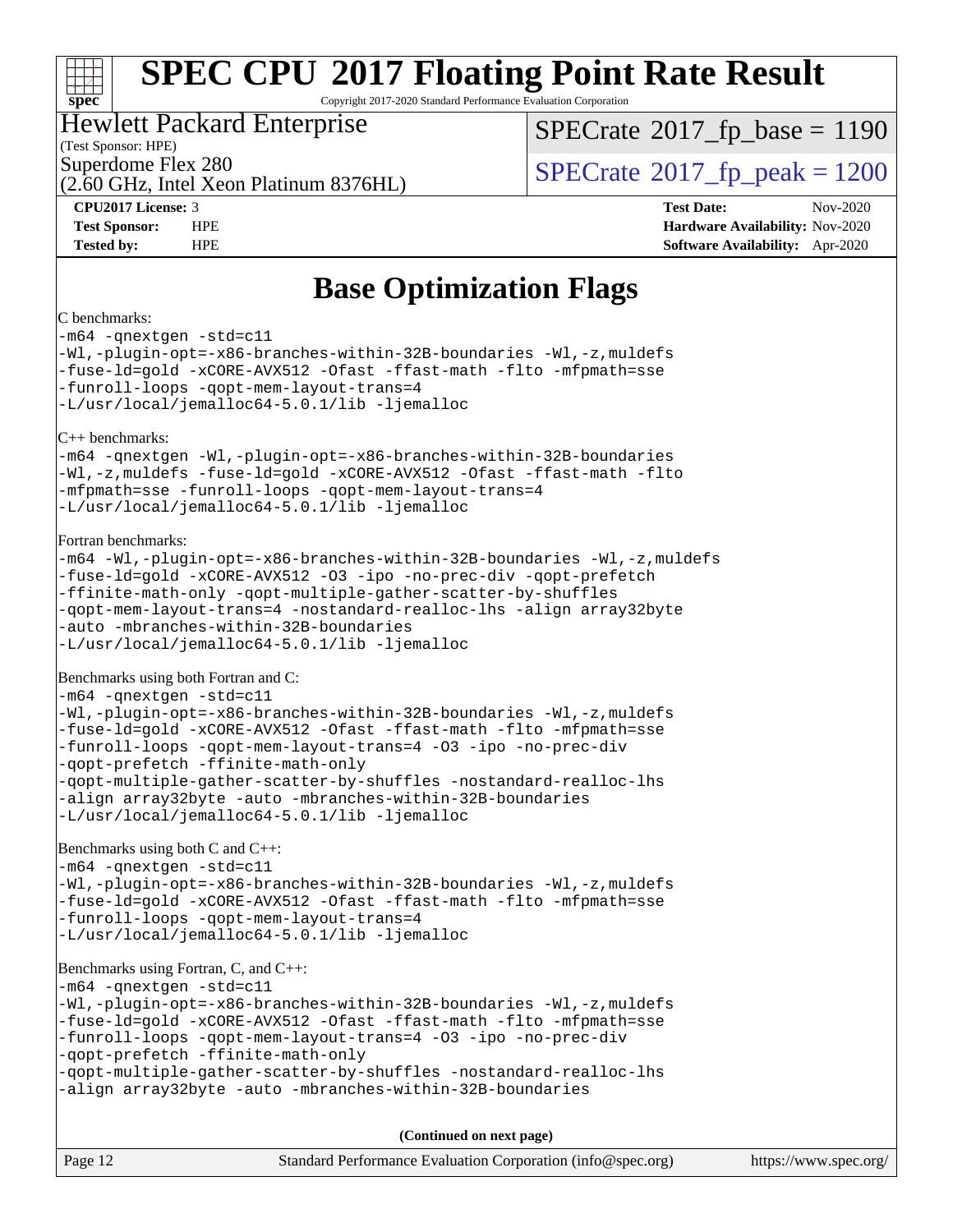

Copyright 2017-2020 Standard Performance Evaluation Corporation

# Hewlett Packard Enterprise

(Test Sponsor: HPE)

 $SPECTate@2017_fp\_base = 1190$ 

(2.60 GHz, Intel Xeon Platinum 8376HL)

Superdome Flex 280<br>  $\overline{SPECrate}$  $\overline{SPECrate}$  $\overline{SPECrate}$ <sup>®</sup>[2017\\_fp\\_peak = 1](http://www.spec.org/auto/cpu2017/Docs/result-fields.html#SPECrate2017fppeak)200

**[CPU2017 License:](http://www.spec.org/auto/cpu2017/Docs/result-fields.html#CPU2017License)** 3 **[Test Date:](http://www.spec.org/auto/cpu2017/Docs/result-fields.html#TestDate)** Nov-2020 **[Test Sponsor:](http://www.spec.org/auto/cpu2017/Docs/result-fields.html#TestSponsor)** HPE **[Hardware Availability:](http://www.spec.org/auto/cpu2017/Docs/result-fields.html#HardwareAvailability)** Nov-2020 **[Tested by:](http://www.spec.org/auto/cpu2017/Docs/result-fields.html#Testedby)** HPE **[Software Availability:](http://www.spec.org/auto/cpu2017/Docs/result-fields.html#SoftwareAvailability)** Apr-2020

# **[Base Optimization Flags \(Continued\)](http://www.spec.org/auto/cpu2017/Docs/result-fields.html#BaseOptimizationFlags)**

[Benchmarks using Fortran, C, and C++](http://www.spec.org/auto/cpu2017/Docs/result-fields.html#BenchmarksusingFortranCandCXX) (continued):

[-L/usr/local/jemalloc64-5.0.1/lib](http://www.spec.org/cpu2017/results/res2020q4/cpu2017-20201123-24418.flags.html#user_CC_CXX_FCbase_jemalloc_link_path64_1_cc289568b1a6c0fd3b62c91b824c27fcb5af5e8098e6ad028160d21144ef1b8aef3170d2acf0bee98a8da324cfe4f67d0a3d0c4cc4673d993d694dc2a0df248b) [-ljemalloc](http://www.spec.org/cpu2017/results/res2020q4/cpu2017-20201123-24418.flags.html#user_CC_CXX_FCbase_jemalloc_link_lib_d1249b907c500fa1c0672f44f562e3d0f79738ae9e3c4a9c376d49f265a04b9c99b167ecedbf6711b3085be911c67ff61f150a17b3472be731631ba4d0471706)

# **[Peak Compiler Invocation](http://www.spec.org/auto/cpu2017/Docs/result-fields.html#PeakCompilerInvocation)**

| C benchmarks: |  |
|---------------|--|
| icc           |  |

[C++ benchmarks:](http://www.spec.org/auto/cpu2017/Docs/result-fields.html#CXXbenchmarks) [icpc](http://www.spec.org/cpu2017/results/res2020q4/cpu2017-20201123-24418.flags.html#user_CXXpeak_intel_icpc_c510b6838c7f56d33e37e94d029a35b4a7bccf4766a728ee175e80a419847e808290a9b78be685c44ab727ea267ec2f070ec5dc83b407c0218cded6866a35d07)

[Fortran benchmarks](http://www.spec.org/auto/cpu2017/Docs/result-fields.html#Fortranbenchmarks): [ifort](http://www.spec.org/cpu2017/results/res2020q4/cpu2017-20201123-24418.flags.html#user_FCpeak_intel_ifort_8111460550e3ca792625aed983ce982f94888b8b503583aa7ba2b8303487b4d8a21a13e7191a45c5fd58ff318f48f9492884d4413fa793fd88dd292cad7027ca)

[Benchmarks using both Fortran and C](http://www.spec.org/auto/cpu2017/Docs/result-fields.html#BenchmarksusingbothFortranandC): [ifort](http://www.spec.org/cpu2017/results/res2020q4/cpu2017-20201123-24418.flags.html#user_CC_FCpeak_intel_ifort_8111460550e3ca792625aed983ce982f94888b8b503583aa7ba2b8303487b4d8a21a13e7191a45c5fd58ff318f48f9492884d4413fa793fd88dd292cad7027ca) [icc](http://www.spec.org/cpu2017/results/res2020q4/cpu2017-20201123-24418.flags.html#user_CC_FCpeak_intel_icc_66fc1ee009f7361af1fbd72ca7dcefbb700085f36577c54f309893dd4ec40d12360134090235512931783d35fd58c0460139e722d5067c5574d8eaf2b3e37e92)

[Benchmarks using both C and C++](http://www.spec.org/auto/cpu2017/Docs/result-fields.html#BenchmarksusingbothCandCXX): [icpc](http://www.spec.org/cpu2017/results/res2020q4/cpu2017-20201123-24418.flags.html#user_CC_CXXpeak_intel_icpc_c510b6838c7f56d33e37e94d029a35b4a7bccf4766a728ee175e80a419847e808290a9b78be685c44ab727ea267ec2f070ec5dc83b407c0218cded6866a35d07) [icc](http://www.spec.org/cpu2017/results/res2020q4/cpu2017-20201123-24418.flags.html#user_CC_CXXpeak_intel_icc_66fc1ee009f7361af1fbd72ca7dcefbb700085f36577c54f309893dd4ec40d12360134090235512931783d35fd58c0460139e722d5067c5574d8eaf2b3e37e92)

[Benchmarks using Fortran, C, and C++:](http://www.spec.org/auto/cpu2017/Docs/result-fields.html#BenchmarksusingFortranCandCXX) [icpc](http://www.spec.org/cpu2017/results/res2020q4/cpu2017-20201123-24418.flags.html#user_CC_CXX_FCpeak_intel_icpc_c510b6838c7f56d33e37e94d029a35b4a7bccf4766a728ee175e80a419847e808290a9b78be685c44ab727ea267ec2f070ec5dc83b407c0218cded6866a35d07) [icc](http://www.spec.org/cpu2017/results/res2020q4/cpu2017-20201123-24418.flags.html#user_CC_CXX_FCpeak_intel_icc_66fc1ee009f7361af1fbd72ca7dcefbb700085f36577c54f309893dd4ec40d12360134090235512931783d35fd58c0460139e722d5067c5574d8eaf2b3e37e92) [ifort](http://www.spec.org/cpu2017/results/res2020q4/cpu2017-20201123-24418.flags.html#user_CC_CXX_FCpeak_intel_ifort_8111460550e3ca792625aed983ce982f94888b8b503583aa7ba2b8303487b4d8a21a13e7191a45c5fd58ff318f48f9492884d4413fa793fd88dd292cad7027ca)

# **[Peak Portability Flags](http://www.spec.org/auto/cpu2017/Docs/result-fields.html#PeakPortabilityFlags)**

Same as Base Portability Flags

# **[Peak Optimization Flags](http://www.spec.org/auto/cpu2017/Docs/result-fields.html#PeakOptimizationFlags)**

[C benchmarks](http://www.spec.org/auto/cpu2017/Docs/result-fields.html#Cbenchmarks):

519.lbm\_r: basepeak = yes

538.imagick\_r: basepeak = yes

 $544$ .nab\_r: basepeak = yes

[C++ benchmarks:](http://www.spec.org/auto/cpu2017/Docs/result-fields.html#CXXbenchmarks)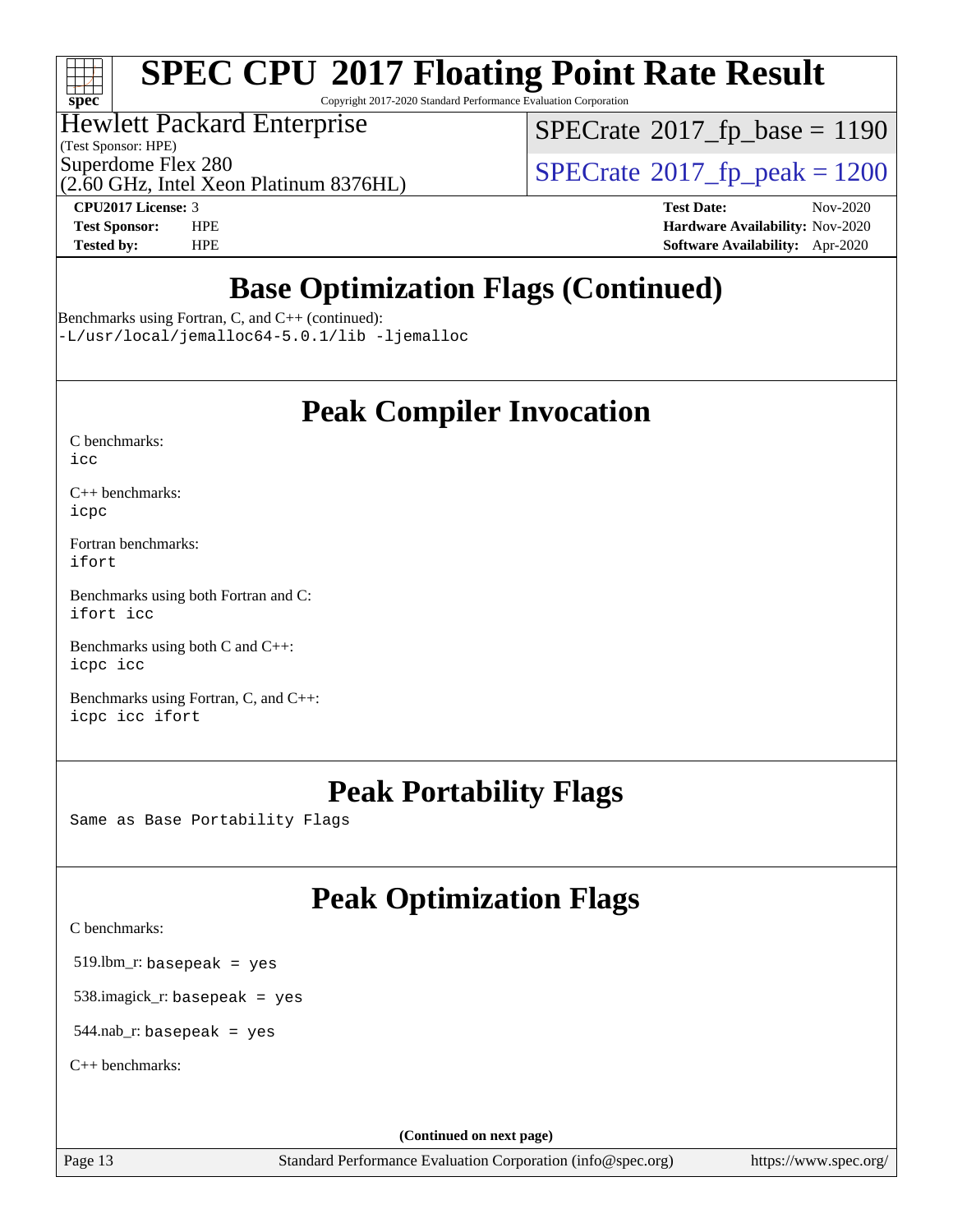

Copyright 2017-2020 Standard Performance Evaluation Corporation

# Hewlett Packard Enterprise

(Test Sponsor: HPE)

[SPECrate](http://www.spec.org/auto/cpu2017/Docs/result-fields.html#SPECrate2017fpbase)<sup>®</sup>2017 fp base = 1190

(2.60 GHz, Intel Xeon Platinum 8376HL)

Superdome Flex 280<br>  $S$ PECrate<sup>®</sup>2017 fp\_peak = 1200

**[CPU2017 License:](http://www.spec.org/auto/cpu2017/Docs/result-fields.html#CPU2017License)** 3 **[Test Date:](http://www.spec.org/auto/cpu2017/Docs/result-fields.html#TestDate)** Nov-2020 **[Test Sponsor:](http://www.spec.org/auto/cpu2017/Docs/result-fields.html#TestSponsor)** HPE **[Hardware Availability:](http://www.spec.org/auto/cpu2017/Docs/result-fields.html#HardwareAvailability)** Nov-2020 **[Tested by:](http://www.spec.org/auto/cpu2017/Docs/result-fields.html#Testedby)** HPE **[Software Availability:](http://www.spec.org/auto/cpu2017/Docs/result-fields.html#SoftwareAvailability)** Apr-2020

# **[Peak Optimization Flags \(Continued\)](http://www.spec.org/auto/cpu2017/Docs/result-fields.html#PeakOptimizationFlags)**

508.namd\_r: basepeak = yes

 510.parest\_r: [-m64](http://www.spec.org/cpu2017/results/res2020q4/cpu2017-20201123-24418.flags.html#user_peakCXXLD510_parest_r_m64-icc) [-qnextgen](http://www.spec.org/cpu2017/results/res2020q4/cpu2017-20201123-24418.flags.html#user_peakCXXLD510_parest_r_f-qnextgen) [-Wl,-plugin-opt=-x86-branches-within-32B-boundaries](http://www.spec.org/cpu2017/results/res2020q4/cpu2017-20201123-24418.flags.html#user_peakLDFLAGS510_parest_r_f-x86-branches-within-32B-boundaries_0098b4e4317ae60947b7b728078a624952a08ac37a3c797dfb4ffeb399e0c61a9dd0f2f44ce917e9361fb9076ccb15e7824594512dd315205382d84209e912f3) [-Wl,-z,muldefs](http://www.spec.org/cpu2017/results/res2020q4/cpu2017-20201123-24418.flags.html#user_peakEXTRA_LDFLAGS510_parest_r_link_force_multiple1_b4cbdb97b34bdee9ceefcfe54f4c8ea74255f0b02a4b23e853cdb0e18eb4525ac79b5a88067c842dd0ee6996c24547a27a4b99331201badda8798ef8a743f577) [-fuse-ld=gold](http://www.spec.org/cpu2017/results/res2020q4/cpu2017-20201123-24418.flags.html#user_peakEXTRA_LDFLAGS510_parest_r_f-fuse-ld_920b3586e2b8c6e0748b9c84fa9b744736ba725a32cab14ad8f3d4ad28eecb2f59d1144823d2e17006539a88734fe1fc08fc3035f7676166309105a78aaabc32) [-xCORE-AVX512](http://www.spec.org/cpu2017/results/res2020q4/cpu2017-20201123-24418.flags.html#user_peakCXXOPTIMIZE510_parest_r_f-xCORE-AVX512) [-Ofast](http://www.spec.org/cpu2017/results/res2020q4/cpu2017-20201123-24418.flags.html#user_peakCXXOPTIMIZE510_parest_r_f-Ofast) [-ffast-math](http://www.spec.org/cpu2017/results/res2020q4/cpu2017-20201123-24418.flags.html#user_peakCXXOPTIMIZE510_parest_r_f-ffast-math) [-flto](http://www.spec.org/cpu2017/results/res2020q4/cpu2017-20201123-24418.flags.html#user_peakCXXOPTIMIZE510_parest_r_f-flto) [-mfpmath=sse](http://www.spec.org/cpu2017/results/res2020q4/cpu2017-20201123-24418.flags.html#user_peakCXXOPTIMIZE510_parest_r_f-mfpmath_70eb8fac26bde974f8ab713bc9086c5621c0b8d2f6c86f38af0bd7062540daf19db5f3a066d8c6684be05d84c9b6322eb3b5be6619d967835195b93d6c02afa1) [-funroll-loops](http://www.spec.org/cpu2017/results/res2020q4/cpu2017-20201123-24418.flags.html#user_peakCXXOPTIMIZE510_parest_r_f-funroll-loops) [-qopt-mem-layout-trans=4](http://www.spec.org/cpu2017/results/res2020q4/cpu2017-20201123-24418.flags.html#user_peakCXXOPTIMIZE510_parest_r_f-qopt-mem-layout-trans_fa39e755916c150a61361b7846f310bcdf6f04e385ef281cadf3647acec3f0ae266d1a1d22d972a7087a248fd4e6ca390a3634700869573d231a252c784941a8) [-L/usr/local/jemalloc64-5.0.1/lib](http://www.spec.org/cpu2017/results/res2020q4/cpu2017-20201123-24418.flags.html#user_peakEXTRA_LIBS510_parest_r_jemalloc_link_path64_1_cc289568b1a6c0fd3b62c91b824c27fcb5af5e8098e6ad028160d21144ef1b8aef3170d2acf0bee98a8da324cfe4f67d0a3d0c4cc4673d993d694dc2a0df248b) [-ljemalloc](http://www.spec.org/cpu2017/results/res2020q4/cpu2017-20201123-24418.flags.html#user_peakEXTRA_LIBS510_parest_r_jemalloc_link_lib_d1249b907c500fa1c0672f44f562e3d0f79738ae9e3c4a9c376d49f265a04b9c99b167ecedbf6711b3085be911c67ff61f150a17b3472be731631ba4d0471706)

[Fortran benchmarks](http://www.spec.org/auto/cpu2017/Docs/result-fields.html#Fortranbenchmarks):

```
 503.bwaves_r: -m64 -Wl,-plugin-opt=-x86-branches-within-32B-boundaries
-Wl,-z,muldefs -fuse-ld=gold -xCORE-AVX512 -O3 -ipo
-no-prec-div -qopt-prefetch -ffinite-math-only
-qopt-multiple-gather-scatter-by-shuffles
-qopt-mem-layout-trans=4 -nostandard-realloc-lhs
-align array32byte -auto -mbranches-within-32B-boundaries
-L/usr/local/jemalloc64-5.0.1/lib -ljemalloc
```
549.fotonik3d\_r: basepeak = yes

554.roms\_r: Same as 503.bwaves\_r

[Benchmarks using both Fortran and C](http://www.spec.org/auto/cpu2017/Docs/result-fields.html#BenchmarksusingbothFortranandC):

```
 521.wrf_r: -prof-gen(pass 1) -prof-use(pass 2) -xCORE-AVX512 -O3
-ipo -no-prec-div -qopt-prefetch -ffinite-math-only
-qopt-multiple-gather-scatter-by-shuffles
-qopt-mem-layout-trans=4 -mbranches-within-32B-boundaries
-nostandard-realloc-lhs -align array32byte -auto
-L/usr/local/jemalloc64-5.0.1/lib -ljemalloc
```
 $527$ .cam $4$ \_r: basepeak = yes

[Benchmarks using both C and C++](http://www.spec.org/auto/cpu2017/Docs/result-fields.html#BenchmarksusingbothCandCXX):

 511.povray\_r: [-prof-gen](http://www.spec.org/cpu2017/results/res2020q4/cpu2017-20201123-24418.flags.html#user_peakPASS1_CFLAGSPASS1_CXXFLAGSPASS1_LDFLAGS511_povray_r_prof_gen_5aa4926d6013ddb2a31985c654b3eb18169fc0c6952a63635c234f711e6e63dd76e94ad52365559451ec499a2cdb89e4dc58ba4c67ef54ca681ffbe1461d6b36)(pass 1) [-prof-use](http://www.spec.org/cpu2017/results/res2020q4/cpu2017-20201123-24418.flags.html#user_peakPASS2_CFLAGSPASS2_CXXFLAGSPASS2_LDFLAGS511_povray_r_prof_use_1a21ceae95f36a2b53c25747139a6c16ca95bd9def2a207b4f0849963b97e94f5260e30a0c64f4bb623698870e679ca08317ef8150905d41bd88c6f78df73f19)(pass 2) [-xCORE-AVX512](http://www.spec.org/cpu2017/results/res2020q4/cpu2017-20201123-24418.flags.html#user_peakCOPTIMIZECXXOPTIMIZEPASS2_COPTIMIZEPASS2_CXXOPTIMIZE511_povray_r_f-xCORE-AVX512) [-O3](http://www.spec.org/cpu2017/results/res2020q4/cpu2017-20201123-24418.flags.html#user_peakCOPTIMIZECXXOPTIMIZEPASS1_COPTIMIZEPASS1_CXXOPTIMIZEPASS2_COPTIMIZEPASS2_CXXOPTIMIZE511_povray_r_f-O3) [-ipo](http://www.spec.org/cpu2017/results/res2020q4/cpu2017-20201123-24418.flags.html#user_peakCOPTIMIZECXXOPTIMIZEPASS1_COPTIMIZEPASS1_CXXOPTIMIZEPASS2_COPTIMIZEPASS2_CXXOPTIMIZE511_povray_r_f-ipo) [-no-prec-div](http://www.spec.org/cpu2017/results/res2020q4/cpu2017-20201123-24418.flags.html#user_peakCOPTIMIZECXXOPTIMIZEPASS1_COPTIMIZEPASS1_CXXOPTIMIZEPASS2_COPTIMIZEPASS2_CXXOPTIMIZE511_povray_r_f-no-prec-div) [-qopt-prefetch](http://www.spec.org/cpu2017/results/res2020q4/cpu2017-20201123-24418.flags.html#user_peakCOPTIMIZECXXOPTIMIZEPASS1_COPTIMIZEPASS1_CXXOPTIMIZEPASS2_COPTIMIZEPASS2_CXXOPTIMIZE511_povray_r_f-qopt-prefetch) [-ffinite-math-only](http://www.spec.org/cpu2017/results/res2020q4/cpu2017-20201123-24418.flags.html#user_peakCOPTIMIZECXXOPTIMIZEPASS1_COPTIMIZEPASS1_CXXOPTIMIZEPASS2_COPTIMIZEPASS2_CXXOPTIMIZE511_povray_r_f_finite_math_only_cb91587bd2077682c4b38af759c288ed7c732db004271a9512da14a4f8007909a5f1427ecbf1a0fb78ff2a814402c6114ac565ca162485bbcae155b5e4258871) [-qopt-multiple-gather-scatter-by-shuffles](http://www.spec.org/cpu2017/results/res2020q4/cpu2017-20201123-24418.flags.html#user_peakCOPTIMIZECXXOPTIMIZEPASS1_COPTIMIZEPASS1_CXXOPTIMIZEPASS2_COPTIMIZEPASS2_CXXOPTIMIZE511_povray_r_f-qopt-multiple-gather-scatter-by-shuffles) [-qopt-mem-layout-trans=4](http://www.spec.org/cpu2017/results/res2020q4/cpu2017-20201123-24418.flags.html#user_peakCOPTIMIZECXXOPTIMIZEPASS1_COPTIMIZEPASS1_CXXOPTIMIZEPASS2_COPTIMIZEPASS2_CXXOPTIMIZE511_povray_r_f-qopt-mem-layout-trans_fa39e755916c150a61361b7846f310bcdf6f04e385ef281cadf3647acec3f0ae266d1a1d22d972a7087a248fd4e6ca390a3634700869573d231a252c784941a8) [-mbranches-within-32B-boundaries](http://www.spec.org/cpu2017/results/res2020q4/cpu2017-20201123-24418.flags.html#user_peakEXTRA_COPTIMIZEEXTRA_CXXOPTIMIZE511_povray_r_f-mbranches-within-32B-boundaries) [-L/usr/local/jemalloc64-5.0.1/lib](http://www.spec.org/cpu2017/results/res2020q4/cpu2017-20201123-24418.flags.html#user_peakEXTRA_LIBS511_povray_r_jemalloc_link_path64_1_cc289568b1a6c0fd3b62c91b824c27fcb5af5e8098e6ad028160d21144ef1b8aef3170d2acf0bee98a8da324cfe4f67d0a3d0c4cc4673d993d694dc2a0df248b) [-ljemalloc](http://www.spec.org/cpu2017/results/res2020q4/cpu2017-20201123-24418.flags.html#user_peakEXTRA_LIBS511_povray_r_jemalloc_link_lib_d1249b907c500fa1c0672f44f562e3d0f79738ae9e3c4a9c376d49f265a04b9c99b167ecedbf6711b3085be911c67ff61f150a17b3472be731631ba4d0471706)

526.blender\_r: basepeak = yes

[Benchmarks using Fortran, C, and C++:](http://www.spec.org/auto/cpu2017/Docs/result-fields.html#BenchmarksusingFortranCandCXX)